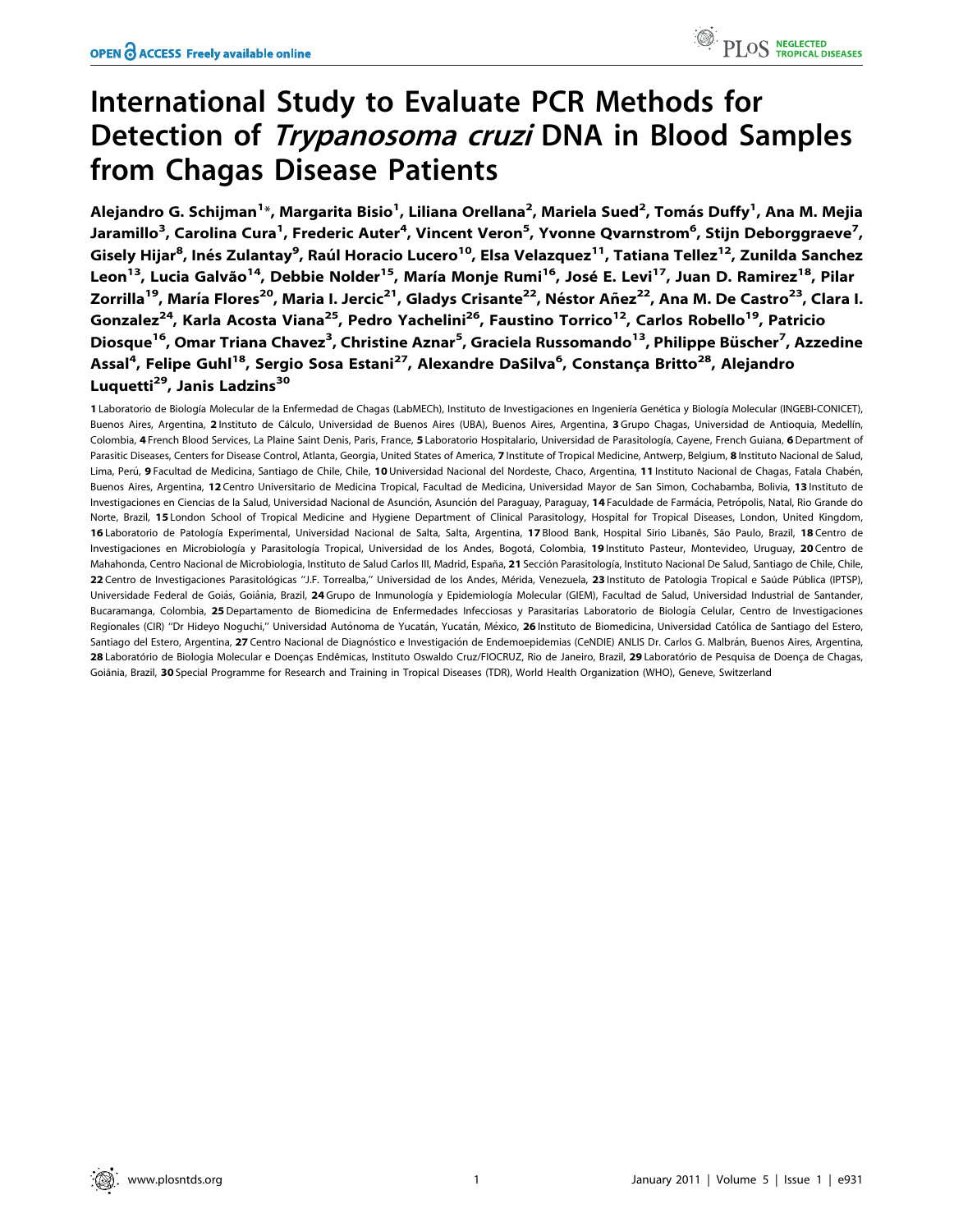# Abstract

Background: A century after its discovery, Chagas disease still represents a major neglected tropical threat. Accurate diagnostics tools as well as surrogate markers of parasitological response to treatment are research priorities in the field. The purpose of this study was to evaluate the performance of PCR methods in detection of Trypanosoma cruzi DNA by an external quality evaluation.

Methodology/Findings: An international collaborative study was launched by expert PCR laboratories from 16 countries. Currently used strategies were challenged against serial dilutions of purified DNA from stocks representing T. cruzi discrete typing units (DTU) I, IV and VI (set A), human blood spiked with parasite cells (set B) and Guanidine Hidrochloride-EDTA blood samples from 32 seropositive and 10 seronegative patients from Southern Cone countries (set C). Forty eight PCR tests were reported for set A and 44 for sets B and C; 28 targeted minicircle DNA (kDNA), 13 satellite DNA (Sat-DNA) and the remainder low copy number sequences. In set A, commercial master mixes and Sat-DNA Real Time PCR showed better specificity, but kDNA-PCR was more sensitive to detect DTU I DNA. In set B, commercial DNA extraction kits presented better specificity than solvent extraction protocols. Sat-DNA PCR tests had higher specificity, with sensitivities of 0.05–0.5 parasites/ mL whereas specific kDNA tests detected 5.10<sup>-3</sup> par/mL. Sixteen specific and coherent methods had a Good Performance in both sets A and B (10 fg/ $\mu$ l of DNA from all stocks, 5 par/mL spiked blood). The median values of sensitivities, specificities and accuracies obtained in testing the Set C samples with the 16 tests determined to be good performing by analyzing Sets A and B samples varied considerably. Out of them, four methods depicted the best performing parameters in all three sets of samples, detecting at least 10 fg/µl for each DNA stock, 0.5 par/mL and a sensitivity between 83.3-94.4%, specificity of 85–95%, accuracy of 86.8–89.5% and kappa index of 0.7–0.8 compared to consensus PCR reports of the 16 good performing tests and 63–69%, 100%, 71.4–76.2% and 0.4–0.5, respectively compared to serodiagnosis. Method LbD2 used solvent extraction followed by Sybr-Green based Real time PCR targeted to Sat-DNA; method LbD3 used solvent DNA extraction followed by conventional PCR targeted to Sat-DNA. The third method (LbF1) used glass fiber column based DNA extraction followed by TaqMan Real Time PCR targeted to Sat-DNA (cruzi 1/cruzi 2 and cruzi 3 TaqMan probe) and the fourth method (LbQ) used solvent DNA extraction followed by conventional hot-start PCR targeted to kDNA (primer pairs 121/122). These four methods were further evaluated at the coordinating laboratory in a subset of human blood samples, confirming the performance obtained by the participating laboratories.

Conclusion/Significance: This study represents a first crucial step towards international validation of PCR procedures for detection of  $\overline{T}$ . cruzi in human blood samples.

Citation: Schijman AG, Bisio M, Orellana L, Sued M, Duffy T, et al. (2011) International Study to Evaluate PCR Methods for Detection of Trypanosoma cruzi DNA in Blood Samples from Chagas Disease Patients. PLoS Negl Trop Dis 5(1): e931. doi:10.1371/journal.pntd.0000931

Editor: Ana Rodriguez, New York University School of Medicine, United States of America

Received May 20, 2010; Accepted December 1, 2010; Published January 11, 2011

This is an open-access article distributed under the terms of the Creative Commons Public Domain declaration which stipulates that, once placed in the public domain, this work may be freely reproduced, distributed, transmitted, modified, built upon, or otherwise used by anyone for any lawful purpose.

Funding: Funding was provided by World Health Organization-Tropical Diseases Research, Panamerican Health Organization (WHO-TDR-PAHO), Universidad de las Naciones Unidas/Biotecnología para América Latina y el Caribe (UNU-BIOLAC), Consejo Nacional de Ciencias y Tecnología (CONICET) PIP 112-200801-09215, National Agency of Science and Technology, PICT 33955, Buenos Aires, Argentina. The funders had no role in study design, data collection and analysis, decision to publish, or preparation of the manuscript.

Competing Interests: The authors have declared that no competing interests exist.

\* E-mail: schijman@dna.uba.ar

# Introduction

A century after its discovery [1] Chagas disease still represents a health threat to an estimated 28 million people in the Americas, being the second highest illness burden among neglected tropical diseases [2–3]. The infection by the protozoan *Trypanosoma cruzi* can be acquired from blood-sucking triatomine bugs, blood transfusion, transplacental transmission or by the oral contamination foodstuffs by infected triatomine faeces [2–3].

Since 1990, a series of international initiatives based on vector control, systematic screening of blood donors in all endemic countries, and detection and treatment of congenital transmission have been launched for control and elimination of Chagas disease. These strategies have led to significant reduction in the number of infected people worldwide. According to information from 21 countries where the disease is endemic, the number of infected persons today is estimated to be 7,694,500, most of them at the chronic stage of disease [2–3].

Traditional parasitological procedures, such as xenodiagnosis and haemoculture are laborious and time-consuming and show poor sensitivities in cases of low-level parasitaemias, limiting their usefulness in diagnosis and monitoring of drug efficacy [4–6]. Since the past decade, the application of polymerase chain reaction (PCR) to detect  $T$ . cruzi directly in blood samples has opened new possibilities for the diagnosis of infection and evaluation of trypanocidal chemotherapy in different clinical and epidemiological settings [7–22]. These PCR procedures have revealed highly variable levels of sensitivity and specificity, depending on a number of technical factors such as, the volume of sample collected, the conditions of conservation of the sample, the methods used to isolate DNA, the parasite sequences and primers selected, the reagents used as well as the thermo-cycling conditions. Variability in PCR sensitivity could also be in part explained by the intermittent presence and quantity of circulating parasites at the time of blood collection. In addition, molecular targets from strains belonging to six different  $T$ . cruzi discrete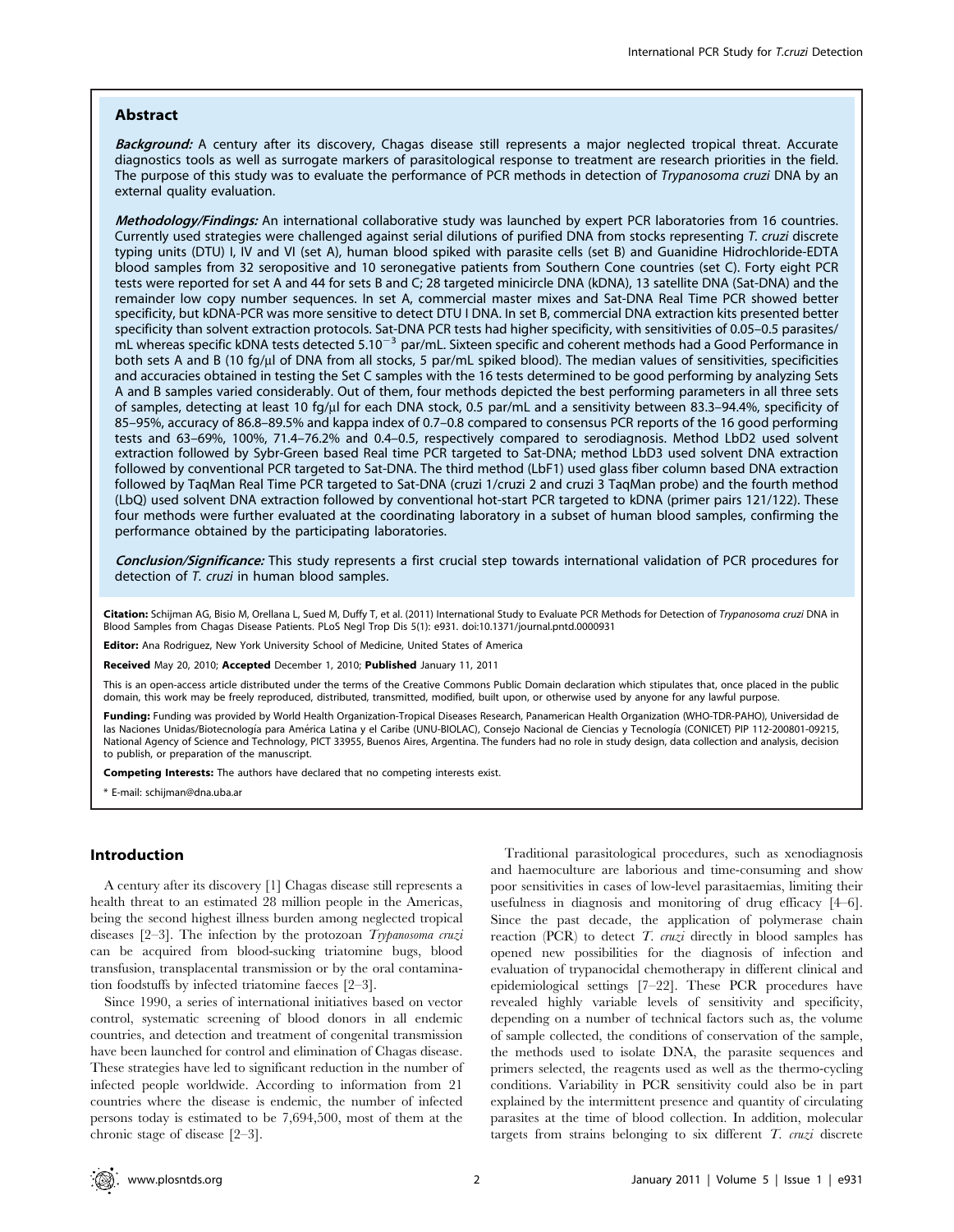# Author Summary

A century after its discovery, Chagas disease, caused by the parasite Trypanosoma cruzi, still represents a major neglected tropical threat. Accurate diagnostics tools as well as surrogate markers of parasitological response to treatment are research priorities in the field. The polymerase chain reaction (PCR) has been proposed as a sensitive laboratory tool for detection of T. cruzi infection and monitoring of parasitological treatment outcome. However, high variation in accuracy and lack of international quality controls has precluded reliable applications in the clinical practice and comparisons of data among cohorts and geographical regions. In an effort towards harmonization of PCR strategies, 26 expert laboratories from 16 countries evaluated their current PCR procedures against sets of control samples, composed by serial dilutions of T.cruzi DNA from culture stocks belonging to different lineages, human blood spiked with parasite cells and blood samples from Chagas disease patients. A high variability in sensitivities and specificities was found among the 48 reported PCR tests. Out of them, four tests with best performance were selected and further evaluated. This study represents a crucial first step towards device of a standardized operative procedure for T. cruzi PCR.

typing units (DTUs, [23]) with dissimilar DNA content and gene dosage [22,24–25] have been used for molecular diagnosis by different laboratories. In addition, sequence polymorphisms within amplified fragments among strains from different DTUs may influence the efficiency of amplification [26–27]. Moreover, false negative findings due to interference of PCR inhibitory substances co-purified during lysis and DNA extraction of blood samples and false positive results mostly due to carry over DNA contamination [22,28] may arise.

In this context, the assessment of the performances of currently available PCR tests for detection of T. cruzi infection in blood samples and DNA control sets was launched by expert laboratories in PCR detection of T. cruzi infection from different countries of America and Europe. We aimed to compare the performance of currently used PCR strategies for detection of  $T$ .  $cnuzi$  DNA in sets of blind samples, including purified DNA from reference culture stocks from different T. cruzi discrete typing units, human blood samples spiked with cultured parasite cells and clinical samples from seropositive and seronegative patients from different endemic countries, in order to select the best performing tests for validation.

# Materials and Methods

The participating laboratories were selected on the basis of their expertise in current processing of clinical samples for PCR detection of T. cruzi DNA, facilities with pre-PCR and post-PCR working areas and sufficient financial support to enable sustainability of PCR work after conclusion of this study. Twenty six Laboratories from different countries of America and Europe participated in this study, one laboratory from Belgium, Bolivia, France, French Guiana, Mexico, Paraguay, Peru, Spain, United Kingdom, Uruguay, USA, Venezuela, two laboratories from Chile, three from Colombia, four from Argentina and five from Brazil.

Aiming to explore the highest extent of currently used PCR tests for detection of  $T$ . cruzi DNA, the participating laboratories were encouraged to carry out all available PCR strategies currently in use according to their own protocols and using their own financial resources (LbX1 to LbXN in Table 1, where LbX denotes laboratory and the number denotes a given test).

The organizing laboratory (LabMECh, INGEBI, Buenos Aires) was in charge of preparing characterised samples in three different sets (A, B and C), as described below.

Set A. This set consisted of ten-fold serial dilutions of  $T$ . cruzi DNA, plus three negative controls without DNA in bi-distilled sterile water. T. cruzi DNA was purified from epimastigote cells grown in LIT medium from stocks Silvio X10, Cl-Brener and CAN III, which are references for the discrete typing units  $T$ , cruzi I (DTU I), T. cruzi VI (DTU IIe) and T. cruzi IV (DTU IIa), respectively [23,29]. The identity of the DTUs was confirmed using a PCR algorithm targeting several nuclear genes, as detailed in Burgos and coworkers [30]. T. cruzi DNA was extracted from parasite cultures using current chloroform- DNA extraction without vortexing during the procedure [31]. The concentration and quality of DNA was measured at 260/280 nm in triplicate, using a Nanodrop 1000 spectrophotometer (ThermoFisher Scientific, Waltham, MA, USA). Each series of DNA samples was conformed by concentrations ranging from 10 fg/ul to  $10^{-3}$  fg/ul.

Set B. This set contained seronegative human blood samples treated with Guanidine Hidrochloride 6M-EDTA 0.2 M buffer, pH 8.00 [32] and spiked with ten-fold dilutions of cultured CL-Brener epimastigotes. One Guanidine Hidrochloride-EDTA treated blood sample without parasites was included as negative control. The samples were prepared as follows: a pool of human blood samples testing negative for  $T$ . cruzi infection in current serological methods and PCR was mixed with an equal volume of Guanidine Hidrochloride-EDTA buffer. An aliquot was withdrawn and spiked with 5 parasite cells/mL, homogenized, let stand overnight at room temperature, boiled the following day during 15 minutes [33], let stand at room temperature overnight and then stored at  $4^{\circ}$ C. The remaining non-spiked blood was treated in the same way and stored as a negative stock. One day later, the spiked Guanidine Hidrochloride-EDTA blood was used as starter for preparing 5 ten-fold serial dilutions, using as matrix the negative blood stock, to obtain samples ranging from 0.5 to  $5.10^{-5}$  parasite equivalents/mL of blood.

Set C. This was a panel of 42 pre-characterized archived clinical blood samples stored in Guanidine Hidrochloride-EDTA buffer, including 10 from seronegative patients and 32 from seropositive patients from endemic regions of Argentina, Bolivia, Brazil and Paraguay. The seropositive panel was composed by patients at different phases of T. cruzi infection, namely, 2 immunosuppressed patients after heart transplantation, 23 indeterminate Chagas disease and 7 chronic Chagas disease patients with cardiac and/or digestive manifestations. They were selected from archived collections from the Serodiagnostic Laboratory for Chagas Disease, Federal University of Goias, Brazil, and from the organizing Lab. Diagnosis was based on their serological reactivity by at least two out of three routine serological methods (ELISA, IHA and Latex Agglutination tests) and clinical and electrocardiographic findings.

Samples from patients were obtained with written informed consent and approval of the Ethics Committee of the Rivadavia Hospital, Government of Buenos Aires city, Argentina and the Serodiagnostic Laboratory for Chagas Disease, Federal University of Goias, Goiania, Brazil. Furthermore, all samples were tested by two PCR tests performed on duplicate at the organizing laboratory, namely a hot-start PCR targeting kDNA according to Burgos et al [30], a Real time PCR targeting satellite DNA sequences and a Real time PCR targeting an internal amplifica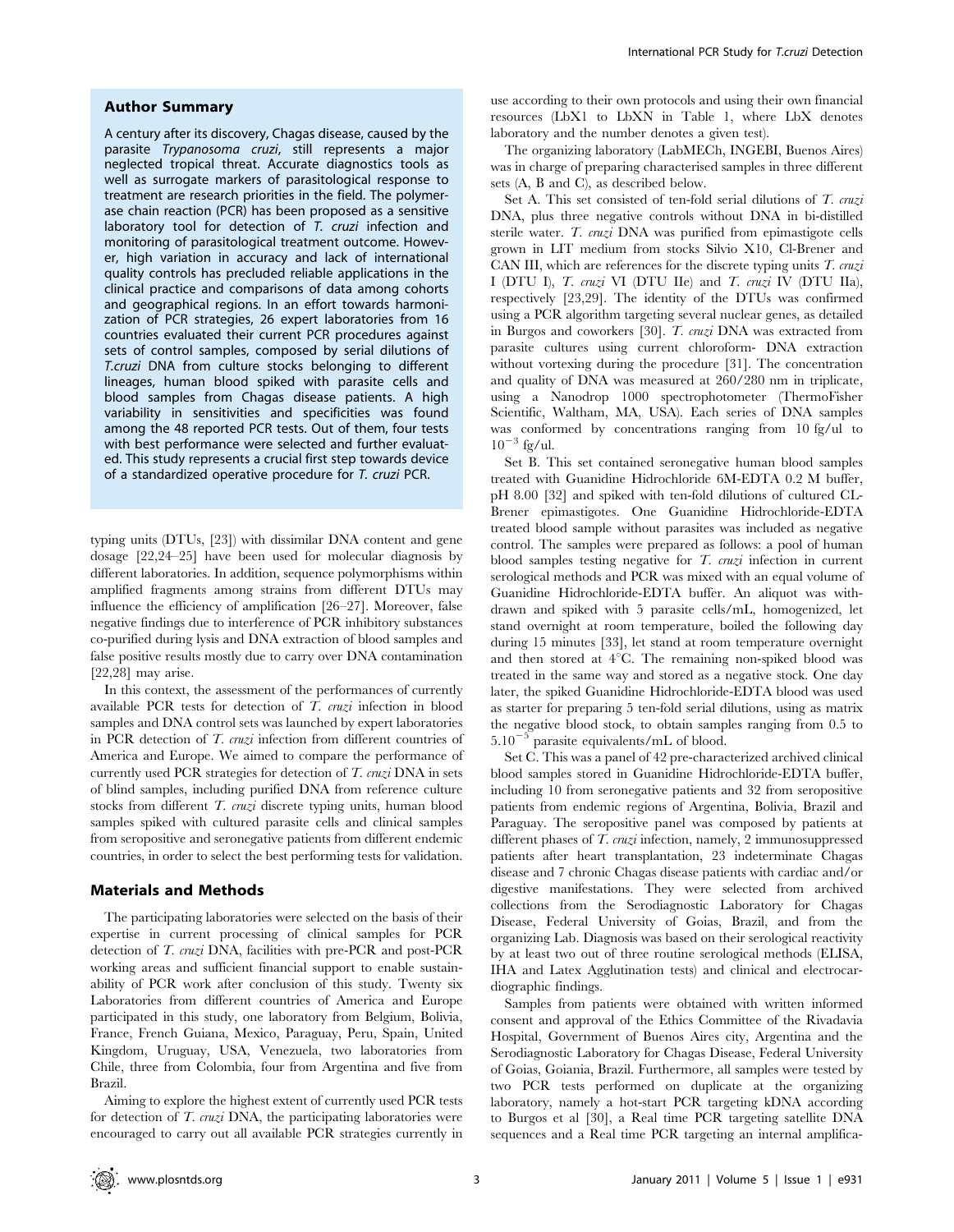Table 1. PCR tests reported by the participating Laboratories.

| Lb/Test | <b>Extraction Method</b>       | <b>Target</b>   | <b>Primer Names</b>     | <b>PCR</b>       | <b>Master Mix</b>      | Cycles |
|---------|--------------------------------|-----------------|-------------------------|------------------|------------------------|--------|
| LbA     | Solvent extraction             | <b>kDNA</b>     | 121-122                 | Conventional     | In-House               | 35     |
| LbB     | Solvent extraction             | kDNA            | S35 - S36               | Conventional     | In-House               | 30     |
| LbC/1   | Solvent extraction             | kDNA            | S35 - S36               | Conventional     | In-House               | 32     |
| LbC/2   | Solvent extraction             | Sat-DNA         | $tcz1 - tcz2$           | Conventional     | In-House               | 40     |
| LbC/3   | Solvent extraction             | 24s             | D71-D71                 | Conventional     | In-House               | 40     |
| LbC/4   | Solvent extraction             | CO II-DNA       | Tcmit 31-40             | Conventional     | In-House               | 48     |
| Lb/C5   | Solvent extraction             | CO II-DNA       | Nested Tcmit 10-21      | Conventional     | In-House               | 48     |
| Lb/C6   | Solvent extraction             | SL-DNA          | Tcc-Tc1-Tc2             | Conventional     | In-House               | 30     |
| Lb/D1   | Solvent extraction             | kDNA            | 121-122                 | Conventional     | In-House               | 36     |
| Lb/D2   | Solvent extraction             | Sat-DNA         | TczF-TczR               | Real Time        | Qiuantitect (Kt)       | 50     |
| Lb/D3   | Solvent extraction             | Sat-DNA         | TczF-TczR               | Conventional     | In-House               | 41     |
| LbE     | Chelex Resine                  | kDNA            | 121-122                 | Conventional     | In-House               | 35     |
| Lbf/1   | Roche Silica gel col (Kt)      | Sat-DNA         | cruzi1-2                | Real Time        | Roche (Kt)             | 45     |
| Lbf/2   | Roche Silica gel col (Kt)      | kDNA            | 32f-148r                | Real Time        | Roche (Kt)             | 45     |
| LbG/1   | Qiagen DNeasy Tissue kit (Kt)  | kDNA FAM - IPC  | 32f-148r                | <b>Real Time</b> | Apllied Biosystem (Kt) | 55     |
| LbG/2   | Qiagen DNeasy Tissue kit (Kt)  | <b>kDNA FAM</b> | 32f-148r                | Real Time        | Apllied Biosystem (Kt) | 55     |
| LbG/3   | Qiagen DNeasy Tissue kit (Kt)  | <b>kDNA VIC</b> | 32f-148r                | <b>Real Time</b> | Apllied Biosystem (Kt) | 55     |
| LbG/4   | Qiagen DNeasy Tissue kit (Kt)  | Sat-DNA         | cruzi1-2                | Real Time        | Apllied Biosystem (Kt) | 45     |
| LbH/1   | Favorgen Glass fibers col (Kt) | kDNA            | 121-122                 | Conventional     | GoTaq (Kt)             | 33     |
| LbH/2   | Favorgen Glass fibers col (Kt) | kDNA            | 121-122                 | Conventional     | In-House               | 33     |
| LbI/1   | Favorgen Glass fibers col (Kt) | kDNA            | 121-122                 | Conventional     | In-House               | 40     |
| LbI/2   | Favorgen Glass fibers col (Kt) | kDNA            | S35 - S36               | Conventional     | In-House               | 40     |
| LbJ     | Solvent extraction             | Sat-DNA         | Tcz1-Tcz2               | Conventional     | In-House               | 40     |
| LbK/1   | Silica gel col (Kt)            | Sat-DNA         | cruzi1-2                | Real Time        | In-House               | 40     |
| LbK/2   | Silica gel col (Kt)            | kDNA            | 121-122                 | Conventional     | In-House               | 40     |
| LbL/1   | Blood mini Kit (Kt)            | Sat-DNA         | cruzi1-2                | Conventional     | In-House               | 40     |
| LbL/2   | Blood mini Kit (Kt)            | Sat-DNA         | Satellite DNA based kit | Conventional     | OligoC-T Coris (Kt)    | 40     |
| LbM     | Silica gel col (Kt)            | kDNA            | TC1-TC2                 | Conventional     | In-House               | 40     |
| LbN/1   | Solvent extraction             | <b>kDNA</b>     | 121-122                 | Conventional     | In-House               | 40     |
| LbN/2   | Solvent extraction             | Sat-DNA         | Tcz1-Tcz2               | Conventional     | In-House               | 35     |
| LbO     | Solvent extraction             | kDNA            | 121-122                 | Conventional     | In-House               | 40     |
| LbP/1   | Solvent extraction             | kDNA            | 121-122                 | Conventional     | In-House               | 35     |
| LbP/2   | CTAB (IH)                      | <b>kDNA</b>     | 121-122                 | Conventional     | In-House               | 35     |
| LbQ     | Solvent extraction             | kDNA            | 121-122                 | Conventional     | In-House               | 37     |
| LbR     | Roche Silica gel col (Kt)      | kDNA            | 121-122                 | Conventional     | In-House               | 40     |
| LbS/1   | Qiagen Silica gel col (Kt)     | 18s             | Tc18s F3-R4             | Conventional     | AmpliTag Gold (Kt)     | 40     |
| LbS/2   | Qiagen Silica gel col (Kt)     | Sat-DNA         | cruzi1-2                | Real Time        | Platinum qPCR (Kt)     | 40     |
| LbS/3   | Qiagen Silica gel col (Kt)     | 18 <sub>s</sub> | Tc18s F1042- R1144      | Real Time        | Platinum qPCR (Kt)     | 40     |
| LbS/4   | Qiagen Silica gel col (Kt)     | kDNA            | 121-122                 | Conventional     | AmpliTaq Gold (Kt)     | 40     |
| LbT     | ATGEN kit (Kt)                 | kDNA            | 121-122                 | Real Time        | Invitrogen (Kt)        | 40     |
| LbU/1   | Solvent extraction             | kDNA            | 121-122                 | Conventional     | In-House               | 40     |
| LbU/2   | Solvent extraction             | 24s             | D71-D72                 | Conventional     | In-House               | 32     |
| LbV/1   | Silica gel col (Kt)            | kDNA            | 121-122                 | Conventional     | In-House               | 40     |
| LbV/2   | Silica gel col (Kt)            | Sat-DNA         | Tcz1-Tcz2               | Conventional     | In-House               | 30     |
| LbW     | Solvent extraction             | kDNA            | 121-122                 | Conventional     | In-House               | 40     |
|         | Solvent extraction             | kDNA            | 121-122                 | Conventional     | In-House               | 35     |
| LbX     |                                |                 |                         |                  |                        |        |
| LbY     | Solvent extraction             | kDNA            | 121-122                 | Conventional     | In-House               | 35     |

LbX/1-6, Laboratory and test identification, kDNA, minicircle DNA; Sat-DNA, satellite DNA; 24s, 24sa rDNA; 18s, 18s rDNA; SL, Spliced Leader; kDNA FAM, kDNA TaqMan probe labeled with FAM; kDNA VIC, kDNA TaqMan probe labeled with VIC; IPC, TaqMan Exogenous Internal Positive Control (Applied Biosystems). doi:10.1371/journal.pntd.0000931.t001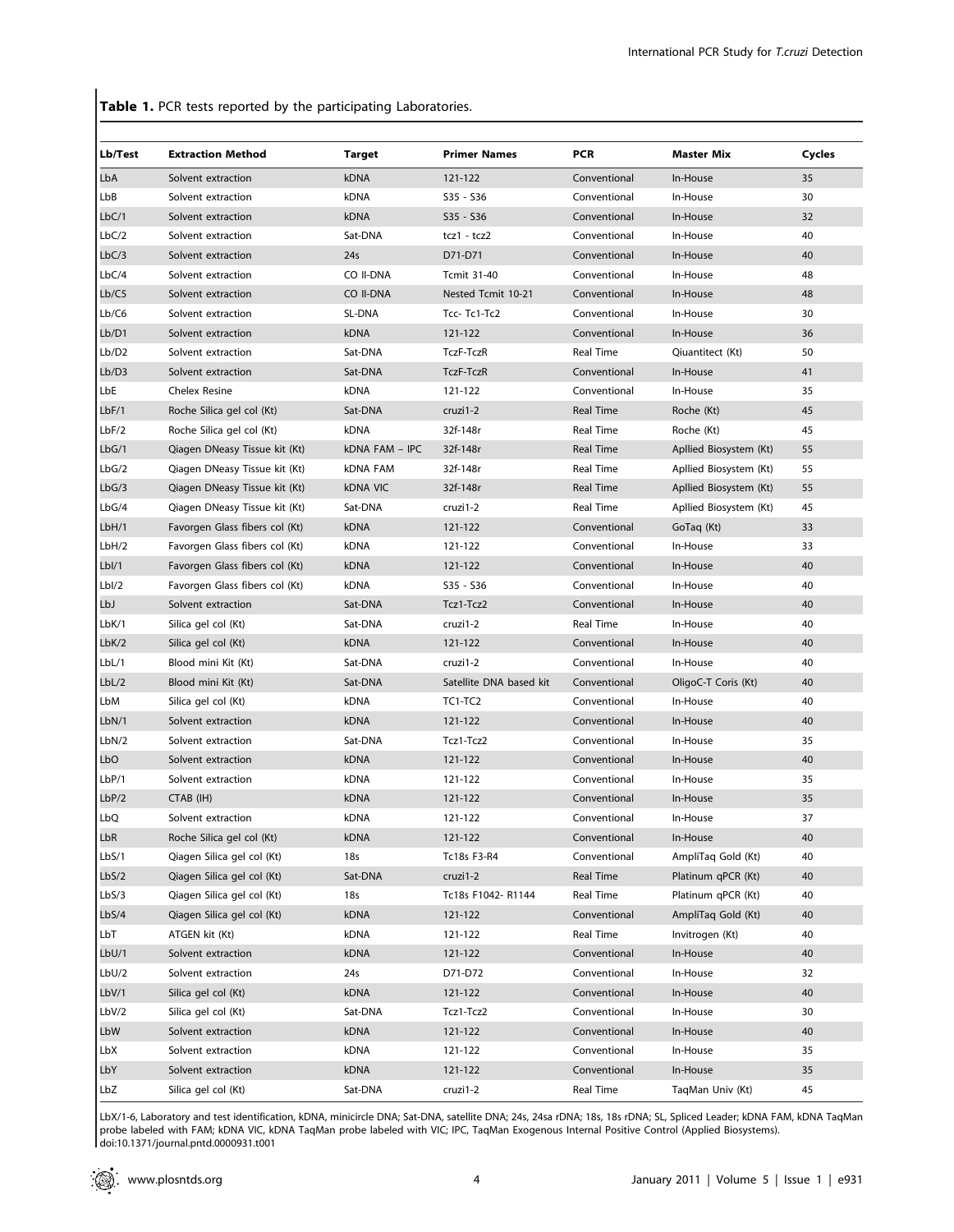tion control, according to Duffy and coworkers [22], allowing confirmation of PCR negativity among seronegative samples and PCR positivity among a subgroup of the 32 seropositive samples (data not shown).

Each sample from set A, B and C was aliquoted and distributed into 1 ml Screw Top bar-coded tubes (Matrix Trackmates, UNITEK, USA) to each package. The packages were sent refrigerated to the participating laboratories (World Courier, Arg). Each laboratory received  $50 \mu$ ls of Set A and  $500 \mu$ ls of samples belonging to sets B and C.

# Best Performing PCR Methods

DNA extraction. Methods LbD2, LbD3 and LbQ: Solvent DNA extraction was carried out from 100 µl of Guanidine Hidrochloride-EDTA blood aliquots. Briefly, 100 µl aliquots were taken and well mixed with  $100 \mu$  l of phenol-chloroform-isoamylic alcohol (25:24:1) (phenol Tris–EDTA pH 8, USB Corporation, USA). After centrifugation for 3 min at 13000 rpm 150 µl of distilled water were added. The solution was mixed and centrifuged for 3 min at 13000 rpm. The aqueous phase was transferred to a clean tube, and a final extraction with 200  $\mu$  l of chloroform was performed. After centrifugation for 3 min at 13000 rpm the aqueous phase was transferred to a clean tube and mixed with 40 µg of rabbit liver glycogen (Sigma, USA). The DNA was precipitated with 200 µl of isopropyl alcohol during 30 minutes at  $-20^{\circ}$ C. Then the solution was centrifuged at 13000 rpm for 15 min. The pellet was washed with  $500 \mu l$  of 70% ethanol and centrifuged again 15 min at 13000 rpm. After discard the ethanol the pellet was allowed to dry during 10 min at  $37^{\circ}$ C. Finally the pellet was suspended in 50 µl 10 mM Tris-HCl, pH 8.5. DNA solution was stored at  $-20^{\circ}$ C. Method LbF1: DNA isolation used a commercial kit (High Pure PCR Template preparation kit, Roche Applied Science) according to the manufacturer's protocol. DNA solution was stored at  $-20^{\circ}$ C.

DNA amplification. Method LbD3 was carried out in a MJR PTC-100 thermocycler (MJ Research, Watertown, MA, USA). Master mix was composed by 1X Taq platinum amplification buffer,  $250 \mu M$  deoxynucleotide triphosphate solution (dNTPs),  $3 \text{ mM } \text{MgCl}_2$  solution,  $1,5 \text{ U }$  Taq Platinum (Invitrogen, Brazil),  $0.5 \mu M$  sat-DNA specific primers TCZ-F (GCTCTTGCCCA-CAMGGGTGC) and TCZ-R (CCAAGCAGCGGATAGTTC-AGG), 5 µl of template DNA and a quantity of water sufficient to give a final volume of  $50 \mu$ . Cycling parameters were one step of 3 min at  $94^{\circ}$ C; 40 cycles of 45 sec at  $94^{\circ}$ C, 1 min at  $68^{\circ}$ C and 1 min at  $72^{\circ}$ C and one final extension step of 10 min at  $72^{\circ}$ C, 182 bp Sat-DNA PCR products were analysed in 3% agarose gels (Invitrogen, Life Technologies, USA) stained with ethidium bromide.

Method LbQ was carried out in a MJR PTC-100 thermocycler (MJ Research, Watertown, MA, USA). Master mix was composed by 1X Taq platinum amplification buffer, 200  $\mu$  M dNTPs, 3 mM MgCl<sub>2</sub> solution, 1,5 U Taq Platinum (Invitrogen, Brazil), 10  $\mu$ M kDNA specific primers 121 (AAATAATGTACGGGKGA-GATGCATGA) and 122 (GGTTCGATTGGGGTTGGTG-TAATATA), 7.5 µl of template DNA and a quantity of water sufficient to give a final volume of  $50 \mu$ l. Cycling parameters were one step of 3 min denaturation at  $94^{\circ}$ C; 2 cycles of 1 min at 97.5°C, 2 min at 64°C; 33 cycles of 1 min at 94°C, 1 min at 62°C and one final extension step of 10 min at 72 $^{\circ}$ C, 330 bp kDNA PCR products were analysed in 2% agarose gels stained with ethidium bromide.

Method LbD2 was conducted using a Rotor Gene 3000 (Corbett Research, Sydney, Australia) Real Time thermocycler. Each PCR reaction contained 1X Qiagen QuantiTect Sybr-Green PCR Master Mix (Qiagen), 0.5 µM SatDNA specific primers TCZ-F (GCTCTTGCCCACAMGGGTGC) and TCZ-R (CCA-AGCAGCGGATAGTTCAGG), 2 µl of template DNA and PCR-grade  $H_2O$  (Qiagen) to a final volume of 20 µl. The amplification was conducted under the following cycling conditions after 15 min of denaturation at  $95^{\circ}$ C, PCR amplification was carried out for 50 cycles (95<sup>o</sup>C for 10 s, 55<sup>o</sup>C for 15 s and 72<sup>o</sup>C for 10 s). Fluorescence data collection was performed at  $72^{\circ}$ C at the end of each cycle. After quantification, a melt curve was made with 74–85 $\rm ^{\circ}C$  raising by 0.5 $\rm ^{\circ}C$  each step and waiting for 4 seconds afterwards acquiring on Green channel. Melting temperture (Tm) of the amplicon was  $81^{\circ}$ C. Finally, data were analyzed with Rotor-Gene 6000 Series Software 1.7 (Corbett Research).

Method LbF1 was conducted using a Rotor Gene 3000 (Corbett Research, Sydney, Australia) Real Time thermocycler. Each PCR reaction contained 1X PCR FastStart Universal Probe Master Master Mix (Roche), 0.75 µM SatDNA specific primers cruzi 1 (ASTCGGCTGATCGTTTTCGA) and cruzi 2 (AATTCCTC-CAAGCAGCGGATA), 0.25 µM SatDNA specific probe cruzi 3 (CACACACTGGACACCAA), 2 ml of template DNA and PCRgrade  $H_2O$  to a final volume of 20 µl. The amplification was conducted under the following cycling conditions, after 15 min of denaturation at 95 $^{\circ}$ C, 45 cycles at 95 $^{\circ}$ C for 10 s, 54 $^{\circ}$ C for 60 s. Fluorescence data collection was performed at  $54^{\circ}$ C at the end of each cycle. Finally, data were analyzed with Rotor-Gene 6000 Series Software 1.7 (Corbett Research).

The possibility of contamination of the PCR reagents and of the solutions used to prepare DNA was carefully examined through the use of appropriate controls. Also two dilutions from DNA purified from Cl- Brener strain were analyzed in each round as strong positive and detection limit control, respectively.

## Data Analysis

An access database form was distributed to the participants to standardize reporting of results. Those laboratories performing more than one PCR test per sample sent a separate report for each test. The results were analyzed by using SAS Software and Microsoft Excel. Due to the exploratory nature of the study, a descriptive analysis of results is provided.

For set A, the following parameters were evaluated: 1) specificity (Sp): the proportion of negative PCR results in the three negative samples, 2) coherence: (Co) the ability of reporting positive PCR findings in a consecutive way, from the highest to the lowest detected DNA concentration for each series of DNA dilutions of parasite stocks and 3) the detection limits (DL) for each stock. A test was defined as Good Performing Method (GPM) if it was 100% specific and coherent and capable of detecting 10 fg/ul or less DNA for all parasite DTU stocks.

For set B the same parameters were evaluated: Sp, Co and DL. A test was defined as GPM if it was 100% specific and coherent and capable of detecting 5 parasite equivalents/mL of Guanidine Hidrochloride-EDTA treated blood or less.

For each sample of set C, a consensus PCR result was obtained on the basis of the reports by GPM tests in sets A and B, as done in other PCR interlaboratory studies [34]. A sample was considered PCR positive by consensus if more than 50% of the GPM gave positive results and PCR negative if more than 50% of GPM tests gave negative results. Those samples for which 50% of the GPM methods gave positive reports and 50% gave negative ones were considered indeterminate.

The sensitivity, specificity, accuracy and kappa index of the different PCR tests were calculated by using 1) the above mentioned consensus PCR results and 2) the serological diagnosis as the reference methods.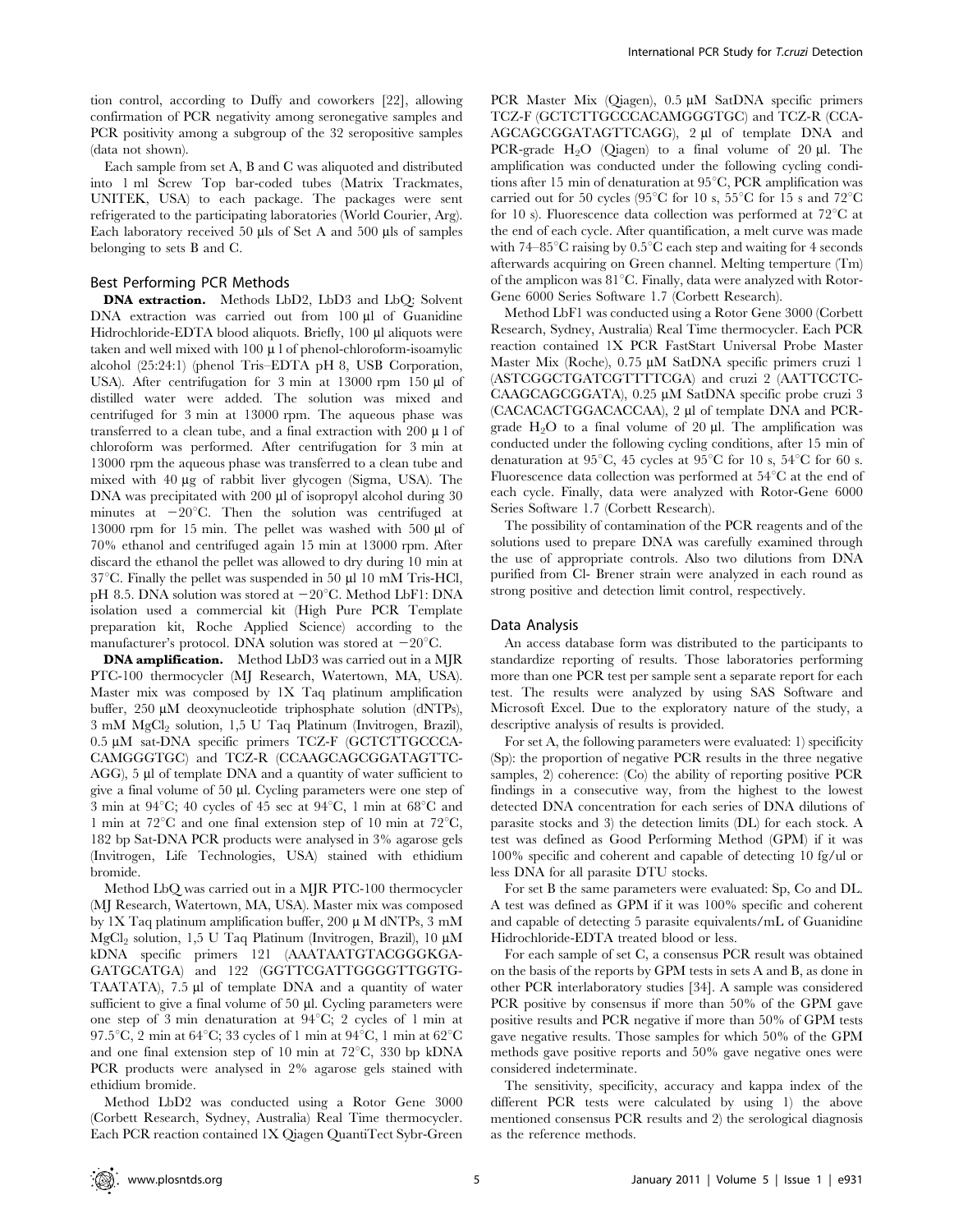Inter-observer kappa coefficients were calculated using Graph-Pad Software on-line statistical calculators (http://www.graphpad. com/quickcalcs/kappa1. cfm). Kappa values<0.01 indicate no concordance, those between 0.1 and 0.4 indicate weak concordance, those between 0.41 and 0.60 indicate clear concordance, those between 0.61 and 0.80 indicate strong concordance, and those between 0.81 and 1.00 indicate nearly complete concordance. Accuracy was calculated as reported [35].

## Results

Twenty six laboratories reported PCR results, using one to six different PCR tests (Table 1). The main sources of variability among laboratories and tests included DNA purification procedures using commercial kits  $(Kt)$  or in-house methods  $(IH)$ , T. cruzi target and primer sequences, cycling instrumentation by conventional (C) or Real Time (RT) thermocyclers, cycling conditions, master mix compositions and trade marks of PCR kits (Kt) or reagents for IH master mixes.

A total of 48 PCR tests were reported for set A samples and 44 of them for sets B and C. Twenty eight tests targeted minicircle DNA, 24 of them amplified the 330 bp variable region and 4 amplified a 118 bp fragment from the constant region (Lb F2 and Lb G1 to G3, Table 1). Thirteen tests targeted the satellite DNA sequence (Sat-DNA), two targeted the 18s ribosomal RNA genes (18s rDNA), two amplified a fragment from the  $24s\alpha$  ribosomal RNA genes (24s $\alpha$  rDNA), one targeted the intergenic region of spliced-leader genes (SL-DNA) and two the mitochondrial gene for the subunit II of cytochrome oxidase (CO II-DNA) (Table 1).

#### Analysis of Set A

Table 2 shows the data obtained by the 48 PCR tests on DNA dilutions from the 3 parasite stocks representing DTUs I, IV and VI. The seven PCR tests targeting sequences other than Sat-DNA or kDNA failed to detect the most concentrated DNA sample (10 fg/ul) of one, two or all three parasite stocks (Tests C3, C4, C6, S1 and S3; Detection Limit = ND), or reported false positive findings in the negative controls without DNA (Tests C5 and U2) and thus were not included in the following analysis.

Out of the 41 tests based on kDNA (28 tests) or Sat-DNA sequences (13 tests), 25 (51.2%) provided specific and coherent results for all three parasite stocks  $(Sp = Y, Co = Y, Table 2)$ . Fourteen of them targeted kDNA, representing 50% of the reported kDNA-PCR tests and 11 targeted Sat-DNA, representing 84.6% of Sat-DNA PCR tests. These data indicated that PCR tests based on Sat-DNA sequences were more specific than those based on kDNA. Figures 1A and 1B show the distribution of the detection limits (DL) of the above mentioned 11 Sat-DNA PCR and 14 kDNA PCR tests, respectively, for each T. cruzi stock.

Analysis of T. cruzi I DNA series: Nine out of 11 Sat-DNA- and all 14 kDNA-PCR tests were capable of detecting at least the most concentrated T. cruzi I DNA sample (Figure 1 A and B, grey bars) and 2 Sat-DNA and 8 kDNA-PCR tests could detect  $0.1 \text{ fg/}\mu\text{l of}$ T. cruzi I DNA. The lowest detection limit for T. cruzi I DNA was 0.01 fg/ul obtained by laboratory W using conventional kDNA-PCR (Table 2 and Figure 1B). Thus, kDNA- PCR tests were more sensitive than Sat-DNA PCR tests to detect T. cruzi I DNA.

Analysis of T. cruzi IV DNA series: 8 out of 11 Sat-DNA- and all 14 kDNA-PCR tests were capable of detecting the most concentrated T. cruzi IV DNA sample (Figure 1 A and B, black bars). The lowest detection limit  $(1 \text{ fg/}\mu\text{l})$  was reached by three Sat-DNA- and six kDNA-PCR tests, suggesting similar analytical sensitivities of methods based on both molecular targets to detect T. cruzi IV DNA.

Analysis of T. cruzi VI DNA series: All 11 Sat-DNA- and 13 out of 14 kDNA-PCR tests were capable of detecting the most concentrated T. cruzi VI DNA sample (Figure 1 A and B, white bars). The only test that did not detect Cl-Brener DNA amplified the constant kDNA region (G1, kDNAc, Table 2). The lowest detection limit  $(0.01 \text{ fg/}\mu\text{l})$  was obtained by 2 Sat-DNA PCR tests (Z and F1, Table 2) followed by  $0.1$  fg/ $\mu$ l obtained by 2 conventional kDNA-PCR tests (R and W, Table 2).

Overall, the reported PCR tests were less sensitive for detecting DNA from the *T. cruzi* IV reference stock. Twenty PCR tests showing specific and coherent results and detecting at least the most concentrated DNA samples from each of the parasite stocks were considered Good Performing Methods for Set A (bold fonts, Table 2). They comprised 53.8% of 13 Sat-DNA-PCR and 46.42% of 28 kDNA-PCR tests. Ten GPM tests used in-house (IH) PCR mixtures and 10 used commercial master mixes (Kt), representing 35.7% of the 28 IH and 76.9% of the 13 Kt PCR reagent mixes. In addition, 12 GPM used conventional amplification and eight used real time PCR (C and RT in Table 2), representing 38.7% of 31 C and 72.7% of 11 RT tests. These data showed that commercial master mixes and real time PCR offered better PCR performance in purified DNA samples.

### Analysis of Set B

Out of the 44 PCR tests reported for spiked Guanidine Hidrochloride-EDTA blood samples, the three tests targeting sequences other than Sat-DNA or kDNA were not further analyzed, because they failed to detect the most concentrated sample (S1 and S3 tests) or showed false positive findings in the non-spiked control (U2 test) (Set B, Table 2).

Twenty five out of 41 PCR tests based on kDNA and Sat-DNA sequences showed specific, coherent results and detection limits of at least 5 par/ml (GPM, bold fonts, Table 2, Set B). They included 14 kDNA and 11 Sat-DNA PCR tests, representing 50% of 28 kDNA and 84.6% of 13 Sat-DNA based tests. Ten GPM used inhouse extraction methods and 15 used DNA extraction kits, representing 41.6% of 24 IH and 62.5% of 24 Kt tests. Thus, methods using commercial DNA extraction and Sat-DNA as amplification target resulted in better performance. Procedures based on kDNA presented more variation in sensitivity than Sat-DNA tests (Figure 1C, white bars). The smallest detected concentration was  $5\times10^{-3}$  par/ml, recorded by three laboratories using conventional kDNA-PCR after DNA extractions with Chelex resine, a blood extraction kit or solvent extraction with Phenol (LbE, LbL1 and LbW, respectively, Table 1). Tests based on Sat-DNA presented sensitivities between 0.05 and 0.5 par/ml (10/11 tests, Figure 1C, black bars) with the only exception of one test based on solvent DNA extraction and IH conventional Sat-DNA PCR (C2, Table 1) that reached a detection limit of  $5\times10^{-5}$  par/mL (Table 2, and Figure 1C).

#### Analysis of Set C

Out of the 44 PCR tests performed on clinical samples of Set C, a 18s-rDNA PCR (S3) and a SL-DNA PCR (C6) tests did not detect any positive sample and the 24s  $\alpha$  rDNA-PCR test (U2) had only 40% of specificity. Consequently, they were not included for subsequent analysis. The levels of agreement among the 41 remaining PCR tests on the reports for each clinical sample are presented in Table 3. For each sample, 3 series of consensus PCR results were calculated: 1) consensus based on the 28 kDNA-PCR tests, 2) consensus based on the 13 Sat-DNA PCR tests and 3) consensus based on the 16 tests defined as GPM in both sets A and B samples. The sensitivity of consensus kDNA-PCR was 65.62% (21 PCR positive/32 seropositive samples), that of consensus Sat-DNA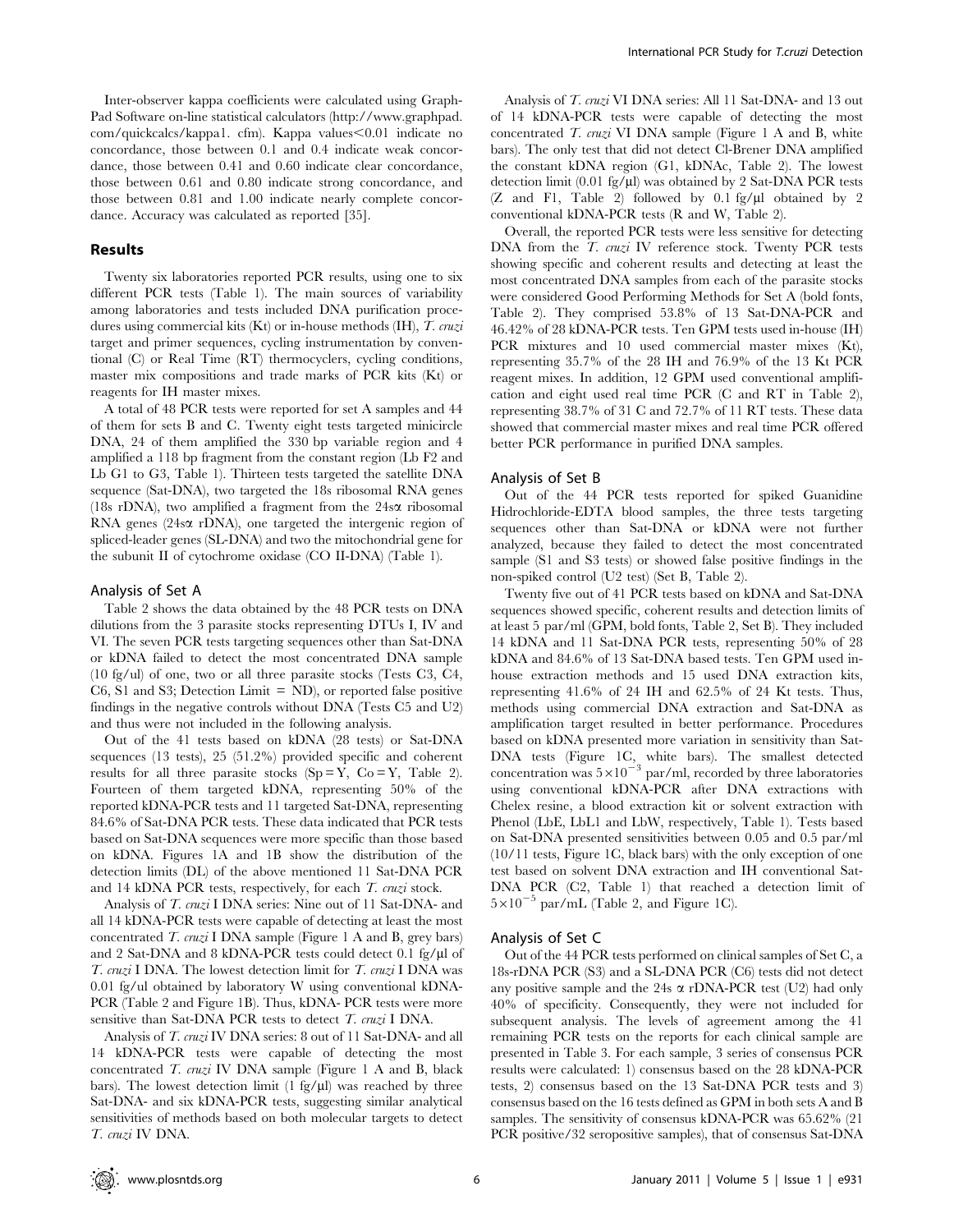Table 2. Performances of PCR tests in Sets A and B.

|         | Set A |          |              |    |              |    |              | Set B     |             |           | <b>GPM</b> |  |
|---------|-------|----------|--------------|----|--------------|----|--------------|-----------|-------------|-----------|------------|--|
|         |       |          | T. cruzi I   |    | T. cruzi IV  |    | T. cruzi VI  |           | T. cruzi VI |           |            |  |
| Lb/Test |       | Sp Co DL |              | Co | DL           | Co | DL           | Sp        | Co          | DL par/ml |            |  |
| LbA     | Y     | Y        | 0.1          | N  | 0.01         | N  | 0.01         | Y         | N           | 0.005     | N          |  |
| LbB     | Υ     | N        | 0.001 N      |    | 0.001        | Υ  | 0.1          | Υ         | Ν           | 0.005     | Ν          |  |
| LbC/1   | N     | N        | 0.001 N      |    | 0.001        | Y  | 0.1          | N         | Υ           | <b>ND</b> | N          |  |
| LbC/2   | Υ     | Υ        | <b>ND</b>    | Ν  | 1            | Υ  | 10           | Υ         | Υ           | 0.00005   | N          |  |
| LbC/3   | Υ     | Υ        | <b>ND</b>    | Υ  | <b>ND</b>    | Y  | <b>ND</b>    | <b>NA</b> | <b>NA</b>   | <b>NA</b> | N          |  |
| LbC/4   | Υ     | Υ        | <b>ND</b>    | Υ  | <b>ND</b>    | Υ  | <b>ND</b>    | <b>NA</b> | NA          | <b>NA</b> | Ν          |  |
| Lb/C5   | N     | Y        | $\mathbf{1}$ | N  | 0.1          | N  | 0.001        | <b>NA</b> | <b>NA</b>   | <b>NA</b> | N          |  |
| Lb/C6   | Υ     | Y        | <b>ND</b>    | Υ  | <b>ND</b>    | Υ  | ND           | <b>NA</b> | <b>NA</b>   | <b>NA</b> | Ν          |  |
| Lb/D1   | Y     | Υ        | 1            | Y  | 10           | Y  | 1            | ${\sf N}$ | N           | 0.005     | N          |  |
| Lb/D2   | Υ     | Υ        | 1            | Υ  | 10           | Υ  | 1            | Υ         | Υ           | 0.05      | Υ          |  |
| Lb/D3   | Υ     | Y        | 1            | Y  | 10           | Y  | 1            | Y         | Y           | 0.05      | Y          |  |
| LbE     | Υ     | Υ        | 1            | Υ  | 10           | Υ  | 10           | Υ         | Υ           | 0.005     | Υ          |  |
| Lbf/1   | Υ     | Y        | 0.1          | Y  | 1            | Υ  | 0.01         | Υ         | Y           | 0.05      | Y          |  |
| Lbf/2   | Υ     | Υ        | 1            | Ν  | 0.01         | Y  | 1            | Υ         | Υ           | 0.5       | Ν          |  |
| LbG/1   | Y     | Y        | 0.1          | Y  | $\mathbf{1}$ | Y  | <b>ND</b>    | Y         | Y           | 0.05      | N          |  |
| LbG/2   | Υ     | Υ        | 0.1          | Υ  | 1            | Υ  | 1            | Υ         | Υ           | 0.05      | Υ          |  |
| LbG/3   | Υ     | Y        | 0.1          | Υ  | 1            | Y  | 1            | Y         | Y           | 0.05      | Y          |  |
| LbG/4   | Y     | Υ        | 1            | Υ  | 1            | Υ  | 1            | Υ         | Υ           | 0.5       | Υ          |  |
| LbH/1   | Υ     | Y        | $\mathbf{1}$ | Υ  | 10           | N  | 0.001        | Υ         | N           | 0.05      | N          |  |
| LbH/2   | Y     | Y        | 1            | N  | 0.1          | Y  | 10           | Y         | N           | 0.05      | N          |  |
| LbI/1   | Y     | Υ        | $\mathbf{1}$ | Ν  | 0.001        | Y  | 10           | Υ         | Υ           | 0.005     | N          |  |
| LbI/2   | Υ     | Υ        | 1            | Υ  | 10           | Υ  | 10           | Υ         | Υ           | 0.05      | Υ          |  |
| LbJ     | Υ     | Υ        | 0.01         | N  | 0.001        | Ν  | 0.001        | Υ         | N           | 0.5       | N          |  |
| LbK/1   | Υ     | Υ        | 10           | Υ  | 10           | Υ  | 10           | Y         | Y           | 0.5       | Υ          |  |
| LbK/2   | Υ     | Y        | 1            | Y  | 10           | Y  | 10           | Y         | Y           | 5         | N          |  |
| LbL/1   | Υ     | Υ        | <b>ND</b>    | Υ  | 10           | Y  | 1            | Υ         | Υ           | 0.5       | Ν          |  |
| LbL/2   | Y     | Y        | <b>ND</b>    | Y  | <b>ND</b>    | Y  | $\mathbf{1}$ | Y         | Y           | 0.5       | N          |  |
| LbM     | Ν     | Υ        | 0.001 Y      |    | 0.001        | Ν  | 0.001        | Υ         | Υ           | <b>ND</b> | Ν          |  |
| LbN/1   | Υ     | Y        | 0.1          | Υ  | <b>ND</b>    | N  | 0.1          | Y         | N           | 0.005     | N          |  |
| LbN/2   | Υ     | Υ        | 1            | Υ  | <b>ND</b>    | Y  | 10           | Υ         | Υ           | 0.5       | Ν          |  |
| LbO     | Y     | Υ        | 10           | N  | $\mathbf{1}$ | Y  | <b>ND</b>    | Υ         | Υ           | 0.05      | N          |  |
| LbP/1   | Y     | Υ        | 0.1          | Υ  | 10           | Υ  | 1            | Υ         | Υ           | 5         | Ν          |  |
| LbP/2   | Υ     | Υ        | 0.1          | Υ  | 10           | Υ  | 1            | Υ         | Υ           | 0.5       | N          |  |
| LbQ     | Υ     | Y        | 1            | Y  | 10           | Υ  | 1            | Υ         | Y           | 0.5       | Ν          |  |
| LbR     | Υ     | Υ        | 0.1          | Υ  | $\mathbf{1}$ | Υ  | 0.1          | Υ         | N           | 0.00005   | N          |  |
| LbS/1   | Υ     | Υ        | 1            | Υ  | ND           | Υ  | ND           | Υ         | Υ           | ND        | Ν          |  |
| LbS/2   | Υ     | Υ        | 1            | Υ  | 10           | Υ  | 1            | Υ         | Υ           | 0.5       | N          |  |
| LbS/3   | Υ     | Υ        | 10           | Υ  | 10           | Y  | ND           | Y         | Υ           | ND        | Ν          |  |
| LbS/4   | Υ     | Υ        | 1            | Υ  | 1            | Υ  | 10           | N         | N           | 0.00005   | N          |  |
| LbT     | Ν     | Ν        | 0.001 Y      |    | 1            | Ν  | 0.01         | Ν         | Ν           | 0.05      | Ν          |  |
| LbU/1   | N     | Υ        | 0.001 Y      |    | 0.001        | Υ  | 0.001        | Υ         | Ν           | 0.005     | N          |  |
| LbU/2   | Ν     | Υ        | 0.001 Y      |    | 0.001        | Υ  | 0.001        | N         | Ν           | 0.005     | Ν          |  |
| LbV/1   | Υ     | Υ        | 0.1          | Υ  | 10           | Υ  | 10           | Υ         | Υ           | 0.05      | N          |  |
| LbV/2   | Υ     | Υ        | 0.1          | Y  | ND           | Υ  | 10           | Υ         | Υ           | 0.05      | Ν          |  |
| LbW     | Υ     | Υ        | 0.01         | Υ  | 1            | Υ  | 0.1          | Υ         | Υ           | 0.005     | N          |  |
| LbX     | Ν     | Ν        | 0.01         | Ν  | 0.001        | Ν  | 0.1          | Y         | Ν           | 0.0005    | Ν          |  |
| LbY     | N     | Υ        | 1            | Υ  | 1            | Υ  | 0.1          | Υ         | Υ           | ND        | N          |  |
| LbZ     | Υ     | Υ        | 1            | Υ  | 1            | Υ  | 0.01         | Ν         | Ν           | 0.0005    | Ν          |  |

# Table 2. Cont.

LbX/1-6, Laboratory and test identification; Bold Type, Good Performing Methods in sets A or B; GPM, Good Performing Methods in sets A and B; Sp, 100% of specificity in all controls without T. cruzi DNA; Co, Coherence in PCR positive reports; DL, Detection limit in fg DNA/ul; Y, Affirmative; N, Negative; NA, Not available; ND, Not detectable. doi:10.1371/journal.pntd.0000931.t002



Figure 1. Analytical Sensitivity of specific and coherent PCR tests in sets A and B. Distribution of detection limits (DL) of specific and coherent PCR tests targeted to Sat-DNA (A) and kDNA sequences (B) for detecting serial dilutions of purified DNA from 3 parasite stocks (Set A) representative of T. cruzi DTU I (Silvio $\times$ 10), DTU IV (Can III cl1) and DTU VI (Cl Brener). C. Distribution of detection limits (DL) of specific and coherent PCR tests targeted to Sat-DNA (black bars) and kDNA sequences (white bars) carried out from human blood spiked with serial dilutions of parasite cells (Set B).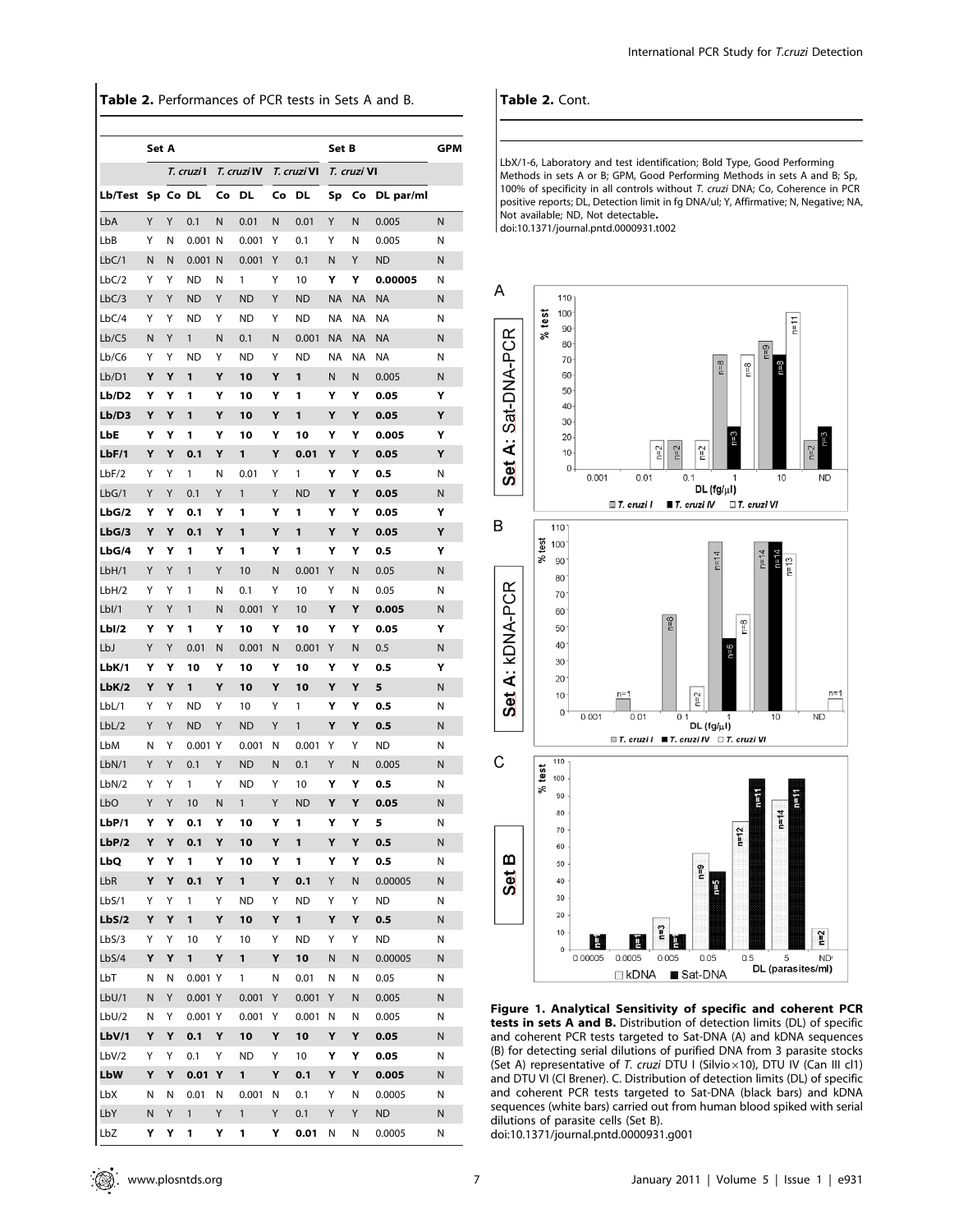was 62.5% (20 PCR positive/32 seropositive samples) and that of consensus GPM was 56.25% (B (18 PCR positive/32 seropositive samples) being 4 samples indeterminate (13, 18, 20, 21, Table 3) because the levels of agreement among GPM tests was 50%.

The individual performance of the 41 PCR tests was evaluated in comparison with the consensus PCR results reached by the 16 GPM in sets A and B (18 PCR positive, 20 PCR negative samples) and in comparison with serologic diagnosis (10 seronegative, 32 seropositive samples) (Table 4). There was a high variability among the performances of the different methods (Table 4). The median values of sensitivity, specificity and accuracy of the 41 tests were 72, 77.5 and 68.4%, respectively in comparison to consensus GPM PCR reports, and 59.4, 70 and 59.5%, respectively in comparison to serological diagnosis (Table 4).

# Best Performing Methods

Four GPM showed the best operational parameters in set C (Table 4). Tests LbD2 and LbD3 used solvent DNA extraction followed by conventional hot-start and Real time PCR targeted to Sat-DNA, respectively (primer pairs TCZ-F/TCZ-R). Test LbF1 used a commercial kit for DNA extraction based on glass fiber columns and Real Time PCR targeted to Sat-DNA (primer pairs cruzi 1/cruzi 2 and TaqMan probe cruzi 3) and test LbQ used solvent DNA extraction and conventional hot-start PCR for kDNA (primer pairs 121/122).

The performance of these four tests was further evaluated at the coordinating laboratory on a subset of samples from seropositive and seronegative patients, analysed in four independent experiments (Table 5). Examples of the outputs of each method are shown in Figure 2. The degree of concordance among the reported results by the BPM was between 87.5% and 90.62%. This intralaboratory evaluation showed that the selected methods depicted similar operational parameters than when performed by the corresponding laboratories in the international study (Tables 4 and 6).

## **Discussion**

PCR technology has been widely used for the diagnosis and monitoring of disease progression and therapy outcome in many infectious diseases [28]. Since 1989, PCR strategies have been developed aiming to analyse clinical samples infected with  $T$ . cruzi [7,36]. However, each laboratory has applied its own protocols and quality controls, making comparison of PCR based findings among different research groups and geographical regions not reliable. This international collaborative study is a crucial first step aiming at the evaluation of currently used PCR procedures for detection of T. cruzi infection, towards the assessment of a standard operative procedure.

Out of the 48 PCR tests reported by 26 laboratories, those targeting ribosomal, miniexon or CO II subunit gene sequences were not sensitive enough when challenged against  $10 \text{ fg/}\mu$ l or less of purified DNA from the 3 tested parasite stocks, to merit further consideration. Thus, these methods appeared not suitable for sensitive molecular diagnosis of Chagas disease in clinical settings. However, these parasitic targets are been widely used for genotyping parasite discrete typing units [29–30,37–41], mitochondrial gene haplotypes [42] or miniexon based T. cruzi I genotypes [43–44]. In this regard, multicentric evaluation and standardization of PCR based genotyping methods for identification of T. cruzi DTUs is needed.

### PCR Performance in Set A Samples

In set A, GPM included kDNA and sat-DNA PCR tests in similar proportions. However, Sat-DNA PCR tests were less

sensitive than kDNA-PCR tests to detect  $T$ . cruzi I DNA. This is most likely due to the fact that  $T$ . cruzi DTU I harbors approximately four to ten-fold less number of satellite repeats than DTUs II, V and VI, which has been demonstrated by different molecular approaches [22,45].

Regarding T. cruzi IV that also harbors a lower dosage for satellite sequences [22], similar analytical sensitivities of kDNA and Sat-DNA PCR tests were observed, being lower than that obtained for the other two tested DTU representative stocks. The genome size and relative DNA contents of Can III cl1 (116.44 Mb, 95% CI 110.4–122.63 and 1.090, respectively) and CL Brener (108.55 Mb, 95% CI 101.41–115.89 and 1.017) are similar [25], although Can III cl1 harbors about 5 fold less satellite repeats than CL-Brener [22]. The relative contribution of the nucleus and kinetoplast has not been measured but normally, kDNA represents 20–25% of the total DNA content [46]. There are no available data regarding the number of minicircles in the kinetoplast of Can III cl1, so it could be speculated that the lower analytical sensitivity of most PCR tests to detect DNA from this clone respect to the other ones, could be due to a lower minicircle copy dosage.

#### PCR Performance in Set B Samples

Set B allowed evaluation of the influence of DNA extraction procedures in the PCR performance. A 72.2% of DNA extraction methods based on commercial kits led to GPM in set B, whereas 57.8% of phenol-chlorophorm extracted DNA led to GPM reports. These findings indicated that Guanidine Hidrochloride-EDTA blood was suitable for DNA extraction using kits based on lysis buffers containing Guanidine salts.

Out of the 25 GPM in set B, 14 had a sensitivity of 0.05 par/ml, which should be adequate for diagnosis of infection in chronic patients [20]. Indeed, the necessary detection limit in chronic Chagas disease has been stated as one parasite cell in 10 mL of blood [20].

## PCR Performance in Set C Samples

Analysis of PCR performance in set C clinical samples showed that the four best performing tests presented strong concordance with respect to consensus PCR results obtained by the 16 tests defined as GPM in sets A plus B (kappa index between 0.7 and 0.8). Out of them, three tests targeted sat-DNA sequences and only one targeted kDNA. These data are in agreement with previous works showing that PCRs targeting Sat-DNA performed better than PCRs targeting kDNA sequences [47–49], although kDNA based PCR has been more widely used [20].

Moreover, two of the sat-DNA best performing tests used Real Time PCR, one with a Sybr Green fluorescent dye (LbD2) and the other one with a TaqMan probe (LbF1). It must be pointed out that LbD2 and LbD3 tests were performed by the same laboratory. Out of the 16 GPM performed by 11 different laboratories, 3 laboratories performed two methods (LbD, LbK and LbP) and one lab developed 3 tests (LbG). These data point to laboratory dependence concerning PCR performance, which may be due to multiple factors including technical expertise, correct use of quality controls, instrumentation and reagents. For example, tests LbF1, LbS2 (GPM) and LbZ (not GPM) were all based on sat-DNA Real Time PCR using the same primer pair (cruzi  $1 - \text{cruzi } 2$ ), differing in the trade marks of the DNA extraction and Master Mix kits. Some tests shown as GPM in sets A+B had very low sensitivities in set C (LbK2, LbP2, LbV1, Table 4), suggesting that quality controls might have failed to distinguish false negative clinical samples.

A major drawback of most PCR tests is that they do not contain an internal amplification control (IAC). An IAC is a non target DNA sequence present in the same sample reaction tube, which is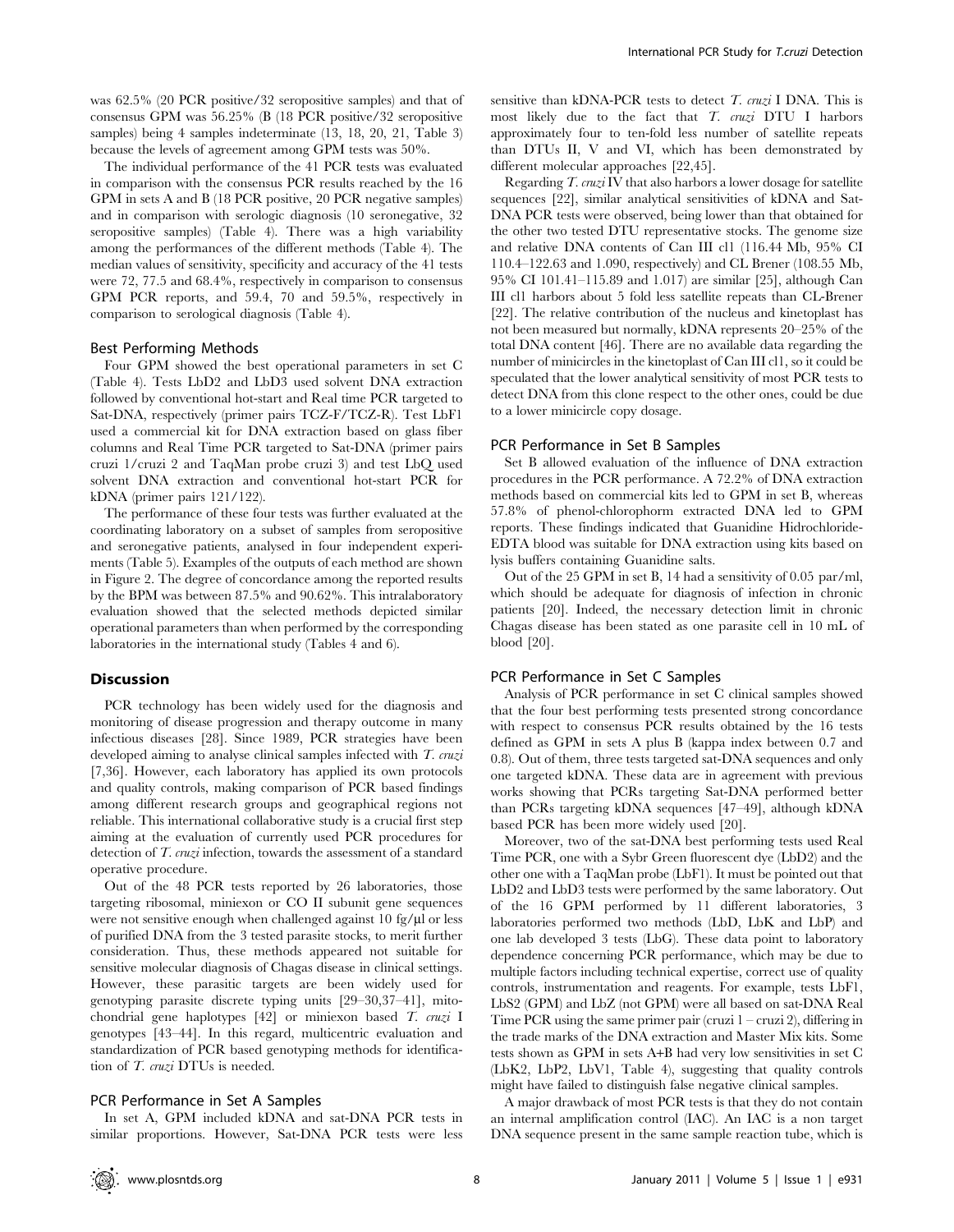Table 3. Concordance of PCR results reported for each clinical case of Set C.

|                          |   | <b>CLINICAL CASES</b> |                    |                        |           | kDNA PCR $n = 28$ |      |                 | Sat-DNA PCR $n = 13$ |      |                 | GPM $n = 16$   |      |                         |
|--------------------------|---|-----------------------|--------------------|------------------------|-----------|-------------------|------|-----------------|----------------------|------|-----------------|----------------|------|-------------------------|
| ID                       | G | Ag                    | <b>Status</b>      | Region                 | <b>EN</b> | pos/tot           | %    | Cons            | pos/tot              | %    | Cons            | pos/tot        | $\%$ | Cons                    |
| $\mathbf{1}$             | F | <b>NA</b>             | cChHD-HTx          | Arg-Uk <sup>1</sup>    | Uk        | 26                | 92,9 | PO <sub>S</sub> | 12                   | 92,3 | PO <sub>S</sub> | 15             | 93,8 | PO <sub>S</sub>         |
| $\overline{2}$           | M | <b>NA</b>             | cChHD-HTx          | Arg-Chaco <sup>1</sup> | Yes       | 26                | 92,9 | <b>POS</b>      | 10                   | 76,9 | PO <sub>S</sub> | 15             | 93,8 | PO <sub>S</sub>         |
| 3                        | F | 54                    | Mega III cChH      | Br-MG                  | Yes       | 20                | 71,4 | <b>POS</b>      | 12                   | 92,3 | POS             | 12             | 75,0 | POS                     |
| $\overline{\mathbf{4}}$  | F | 42                    | Pregnant           | Arg-Salta <sup>2</sup> | Yes       | 18                | 64,3 | POS             | 12                   | 92,3 | PO <sub>S</sub> | 14             | 87,5 | PO <sub>S</sub>         |
| $\overline{\phantom{a}}$ | F | 25                    | Pregnant           | Bo-Uk                  | Yes       | 18                | 64,3 | <b>POS</b>      | 11                   | 84,6 | <b>POS</b>      | 12             | 75,0 | POS                     |
| $6\overline{6}$          | M | 20                    | <b>Blood</b> donor | Br-BA                  | Yes       | 19                | 67,9 | <b>POS</b>      | 10                   | 76,9 | <b>POS</b>      | 10             | 62,5 | PO <sub>S</sub>         |
| 7                        | F | 41                    | cChHD              | Br-BA                  | Yes       | 18                | 64,3 | PO <sub>S</sub> | 9                    | 69,2 | PO <sub>S</sub> | 11             | 68,8 | PO <sub>S</sub>         |
| 8                        | F | 31                    | Pregnant           | Bo-Uk                  | Yes       | 16                | 57,1 | POS             | 10                   | 76,9 | PO <sub>S</sub> | 11             | 68,8 | PO <sub>S</sub>         |
| 9                        | F | NA                    | Pregnant           | Par-Uk2                | Yes       | 15                | 53,6 | <b>POS</b>      | 11                   | 84,6 | PO <sub>S</sub> | 12             | 75,0 | POS                     |
| 10                       | F | 22                    | Ex-pregnant        | Br-BA                  | Yes       | 17                | 60,7 | <b>POS</b>      | 10                   | 76,9 | PO <sub>S</sub> | 12             | 75,0 | POS                     |
| 11                       | F | 41                    | Chronic CD         | Br-BA                  | Yes       | 16                | 57,1 | <b>POS</b>      | 9                    | 69,2 | <b>POS</b>      | 11             | 68,8 | POS                     |
| 12                       | F | 24                    | Ex-pregnant        | Br-Go                  | Yes       | 15                | 53,6 | <b>POS</b>      | 9                    | 69,2 | <b>POS</b>      | 10             | 62,5 | PO <sub>S</sub>         |
| 13                       | F | 32                    | Pregnant           | Arg-Co                 | Yes       | 16                | 57,1 | <b>POS</b>      | 8                    | 61,5 | POS             | 8              | 50,0 | IND                     |
| 14                       | F | 35                    | Ex-pregnant        | <b>Br-Ceara</b>        | Yes       | 17                | 60,7 | POS             | 9                    | 69,2 | POS             | 12             | 75,0 | POS                     |
| 15                       | F | 47                    | cChHD              | Br-Go                  | Yes       | 17                | 60,7 | <b>POS</b>      | 8                    | 61,5 | PO <sub>S</sub> | 9              | 56,3 | PO <sub>S</sub>         |
| 16                       | F | <b>NA</b>             | Pregnant           | Par-Uk                 | Yes       | 14                | 50,0 | POS             | 8                    | 61,5 | PO <sub>S</sub> | 9              | 56,3 | POS                     |
| 17                       | M | 55                    | CD                 | Br-MG                  | Yes       | 15                | 53,6 | <b>POS</b>      | $\overline{7}$       | 53,8 | PO <sub>S</sub> | 10             | 62,5 | PO <sub>S</sub>         |
| 18                       | M | 33                    | cChHD              | Br-BA                  | Yes       | 15                | 53,6 | <b>POS</b>      | $\overline{7}$       | 53,8 | PO <sub>S</sub> | 8              | 50,0 | IND                     |
| 19                       | F | 66                    | Mega $II + CBBB$   | Br-BA                  | Yes       | 15                | 53,6 | <b>POS</b>      | 5                    | 38,5 | N E G           | 9              | 56,3 | POS                     |
| 20                       | F | 18                    | Ex-pregnant        | Br-Go                  | Yes       | 16                | 57,1 | <b>POS</b>      | $\overline{4}$       | 30,8 | N E G           | 8              | 50,0 | IND                     |
| 21                       | F | 18                    | Pregnant           | Arg-Sg                 | Yes       | 15                | 53,6 | <b>POS</b>      | 6                    | 46,2 | N E G           | 8              | 50,0 | IND                     |
| 22                       | F | 43                    | Indeterminate CD   | Br-BA                  | Yes       | 13                | 46,4 | N E G           | $\overline{7}$       | 53,8 | PO <sub>S</sub> | 6              | 37,5 | N E G                   |
| 23                       | F | 57                    | Blood donor        | <b>Br-Piaui</b>        | Yes       | 11                | 39,3 | N E G           | 8                    | 61,5 | PO <sub>S</sub> | 9              | 56,3 | PO <sub>S</sub>         |
| 24                       | F | 46                    | <b>Blood</b> donor | Br-BA                  | Yes       | $\overline{7}$    | 25,0 | N E G           | 6                    | 46,2 | N E G           | 6              | 37,5 | N E G                   |
| 25                       | F | 25                    | Pregnant           | Par-Uk <sup>2</sup>    | Yes       | 10                | 35,7 | N E G           | 5                    | 38,5 | N E G           | 5              | 31,3 | N E G                   |
| 26                       | F | 32                    | Pregnant           | Par-Uk <sup>2</sup>    | Yes       | 11                | 39,3 | N E G           | 5                    | 38,5 | N E G           | 6              | 37,5 | N E G                   |
| 27                       | F | 36                    | Pregnant           | Arg-Chaco              | Yes       | 11                | 39,3 | N E G           | 5                    | 38,5 | N E G           | 5              | 31,3 | N E G                   |
| 28                       | F | 36                    | Pregnant           | Arg-Chaco              | Yes       | 9                 | 32,1 | N E G           | $\overline{4}$       | 30,8 | N E G           | $\overline{2}$ | 12,5 | N E G                   |
| 29                       | M | 59                    | cChHD              | Br-Piaui               | Yes       | 9                 | 32,1 | N E G           | $\overline{2}$       | 15,4 | N E G           | 5              | 31,3 | N E G                   |
| 30                       | F | 29                    | Mega-II            | Br-Go                  | Yes       | $\overline{7}$    | 25,0 | N E G           | $\overline{4}$       | 30,8 | N E G           | 5              | 31,3 | N E G                   |
| 31                       | F | <b>NA</b>             | Pregnant           | Par-Uk <sup>2</sup>    | Yes       | 9                 | 32,1 | N E G           | $\mathbf{1}$         | 7,7  | N E G           | $\mathbf{1}$   | 6,3  | N E G                   |
| 32                       | F | 28                    | Pregnant           | Arg-Sg                 | Yes       | $\overline{2}$    | 7,1  | N E G           | 3                    | 23,1 | N E G           | $\mathbf{1}$   | 6,3  | N E G                   |
| 33                       | M | 38                    | Routine            | Br-Go                  | No        | 4                 | 14,3 | N E G           | $\mathbf{1}$         | 7,7  | N E G           | $\mathbf{1}$   | 6,3  | N E G                   |
| 34                       | M | 51                    | Routine            | Br-Uk                  | Yes       | 5                 | 17,9 | N E G           | $\mathbf{1}$         | 7,7  | N E G           | $\mathbf{1}$   | 6,3  | $\mathsf N\to\mathsf G$ |
| 35                       | M | NA                    | Blood donor        | Arg-BAs                | No        | 6                 | 21,4 | N E G           | $\mathbf{1}$         | 7,7  | N E G           | $\mathbf{1}$   | 6,3  | $N \, E \, G$           |
| 36                       | F | 39                    | Routine            | Br-Go                  | Yes       | 8                 | 28,6 | N E G           | $\mathbf{1}$         | 7,7  | $N \, E \, G$   | $\mathbf{1}$   | 6,3  | $N \, E \, G$           |
| 37                       | F | 37                    | Routine            | Br-Go                  | No        | 6                 | 21,4 | N E G           | $\mathbf{1}$         | 7,7  | N E G           | $\overline{2}$ | 12,5 | N E G                   |
| 38                       | M | <b>NA</b>             | Blood donor        | Arg-BA                 | No        | $\overline{7}$    | 25,0 | N E G           | $\overline{2}$       | 15,4 | N E G           | $\mathsf{3}$   | 18,8 | N E G                   |
| 39                       | F | 36                    | Routine            | Br-Bh                  | Yes       | 7                 | 25,0 | N E G           | 4                    | 30,8 | $N \, E \, G$   | 3              | 18,8 | N E G                   |
| 40                       | F | 40                    | Routine            | Br-Go                  | Yes       | 8                 | 28,6 | N E G           | $\overline{4}$       | 30,8 | $N \, E \, G$   | 5              | 31,3 | N E G                   |
| 41                       | F | 40                    | Routine            | Br-Go                  | Yes       | 9                 | 32,1 | N E G           | 6                    | 46,2 | $N \, E \, G$   | 5              | 31,3 | N E G                   |
| 42                       | F | 58                    | Routine            | Br-Go                  | Yes       | 11                | 39,3 | N E G           | 6                    | 46,2 | N E G           | 6              | 37,5 | N E G                   |

Patients 1 to 32 are seropositive and 33 to 42 seronegative. 28 kDNA tests and 13 Sat DNA tests were performed for each sample.

kDNA, minicircle DNA; Sat-DNA, satellite DNA; GPM Good performing Methods in panels A and B; ID, sample identification number; G, Gender; Ag, age in years; EN, Endemic precedence; %: Percentage of positive results; Cons, Consensus PCR result; F, female; M, male; NA, not available; 28 kDNA tests and 13 Sat DNA tests were performed for each sample.

<sup>1</sup>T.cruzi DTU I,

<sup>1</sup>T.cruzi DTU I,<br><sup>2</sup>T.cruzi DTU II/V/VI, NE, not endemic; Uk, Unknown; Pos, positive consensus; Ind, indeterminate consensus; Neg, negative consensus; cChHD, chronic Chagas heart disease, Mega Megacolon, CBBB, Complete Branch Bundle Blockage, HTx, Heart transplantation; Arg: Argentina; Bo: Bolivia; Br: Brazil; Par: Paraguay; BAs, Buenos Aires; Bh, Bahia; Go, Goias; MG: Minas Gerais; Sg: Santiago del Estero.

doi:10.1371/journal.pntd.0000931.t003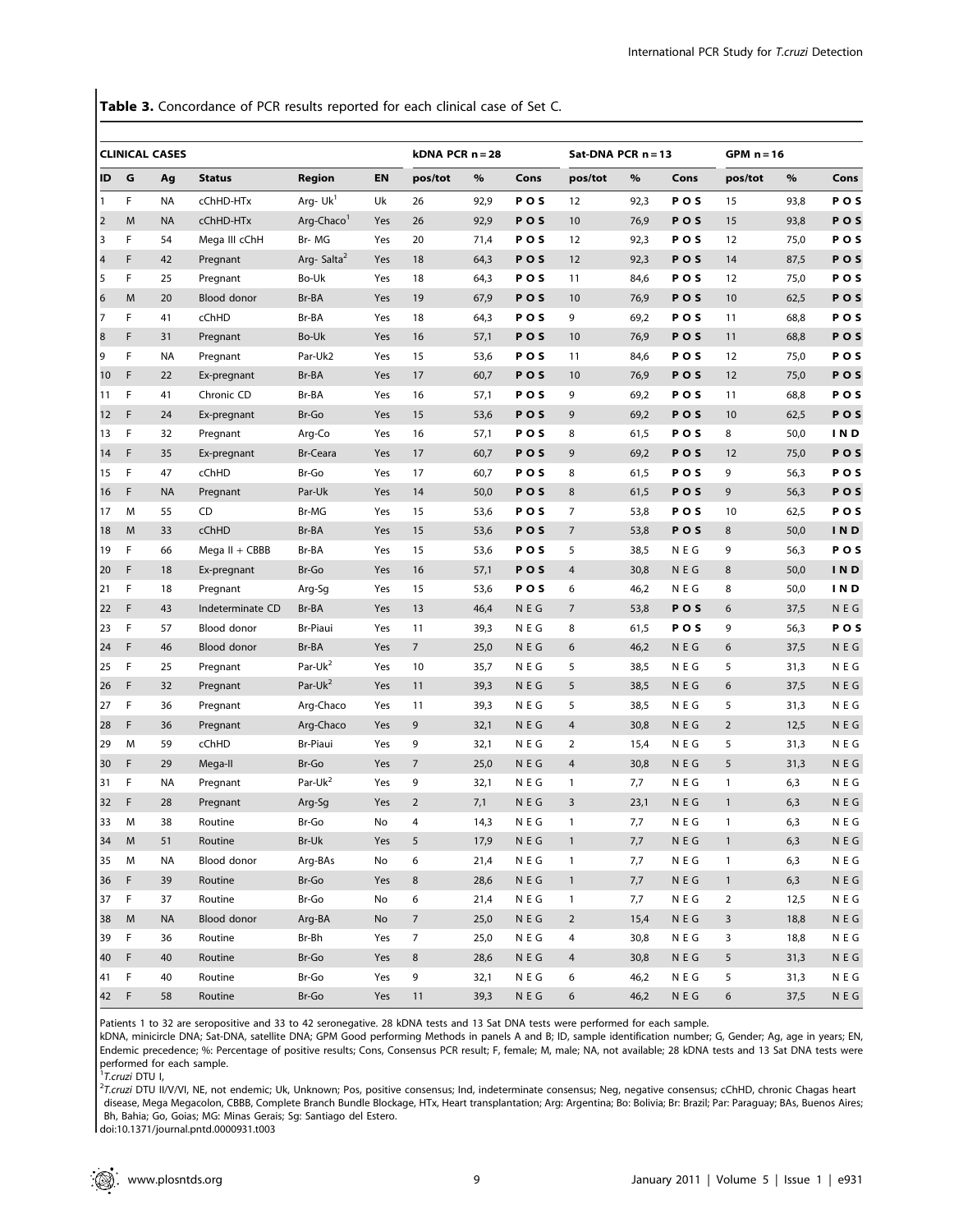Table 4. Performance of PCR tests in comparison to consensus GPM reports and serodiagnosis.

|                   | <b>Test</b>  |               |               |           | PCR performance vs consensus GPM K+S |               | PCR performance versus Serology |              |                 |           |              |
|-------------------|--------------|---------------|---------------|-----------|--------------------------------------|---------------|---------------------------------|--------------|-----------------|-----------|--------------|
| Lb/Test           | <b>PCR</b>   | <b>Target</b> | Se            | Sp        | Acc                                  | kappa         | Se                              | Sp           | Acc             | kappa     | <b>BPM</b>   |
|                   |              |               | $N = 18$      | $N = 20$  | $N = 38$                             | $N = 38$      | $N = 32$                        | $N = 10$     | $N = 42$        | $N = 38$  |              |
| LbA               | $\mathsf{C}$ | K             | 33.3          | 60.0      | 47.4                                 | $-0.1$        | 31                              | 70           | 40.5            | 0.0       | $\mathsf{N}$ |
| LbB               | C            | Κ             | 72.2          | 35.0      | 52.6                                 | 0.1           | 66                              | 30           | 57.1            | 0.0       | N            |
| LbC/1             | $\mathsf{C}$ | Κ             | 0.0           | 100.0     | 52.6                                 | 0.0           | $\mathbf 0$                     | 100          | 23.8            | 0.0       | N            |
| LbC/2             | C            | S             | 66.7          | 15.0      | 39.5                                 | $-0.2$        | 69                              | 10           | 54.8            | $-0.2$    | N            |
| Lb/D1             | C            | Κ             | 94.4          | 45.0      | 68.4                                 | 0.4           | 81                              | 40           | 71.4            | 0.2       | ${\sf N}$    |
| Lb/D <sub>2</sub> | RT           | s             | 94.4          | 85.0      | 89.5                                 | 0.8           | 69                              | 100          | 76.2            | 0.5       | Υ            |
| Lb/D3             | C            | S             | 94.4          | 85.0      | 89.5                                 | 0.8           | 63                              | 100          | 71.4            | 0.4       | Y            |
| LbE               | C            | Κ             | 94.4          | 65.0      | 78.9                                 | 0.6           | 81                              | 80           | 81.0            | 0.5       | N            |
| LbF/1             | <b>RT</b>    | S             | 83.3          | 95.0      | 89.5                                 | 0.8           | 63                              | 100          | 71.4            | 0.4       | Υ            |
| Lbf/2             | RT           | Κ             | 72.2          | 90.0      | 81.6                                 | 0.6           | 53                              | 90           | 61.9            | 0.3       | N            |
| LbG/1             | RT           | K             | 100.0         | 60.0      | 78.9                                 | 0.6           | 84                              | 60           | 78.6            | 0.5       | N            |
| LbG/2             | RT           | Κ             | 100.0         | 65.0      | 81.6                                 | 0.6           | 78                              | 40           | 69.0            | 0.4       | N            |
| LbG/3             | <b>RT</b>    | Κ             | 100.0         | 65.0      | 81.6                                 | 0.6           | 78                              | 40           | 69.0            | 0.4       | N            |
| LbG/4             | RT           | s             | 94.4          | 90.0      | 92.1                                 | 0.8           | 63                              | 60           | 61.9            | 0.4       | N            |
| LbH/1             | C            | Κ             | 27.8          | 80.0      | 55.3                                 | 0.1           | 22                              | 80           | 35.7            | 0.0       | ${\sf N}$    |
| LbH/2             | C            | Κ             | 22.2          | 80.0      | 52.6                                 | 0.0           | 16                              | 80           | 31.0            | 0.0       | N            |
| Lbl/1             | $\mathsf C$  | Κ             | 83.3          | 40.0      | 60.5                                 | 0.2           | 78                              | 50           | 71.4            | 0.3       | ${\sf N}$    |
| Lbl/2             | C            | Κ             | 38.9          | 40.0      | 39.5                                 | $-0.2$        | 53                              | 40           | 50.0            | $-0.1$    | N            |
| LbJ               | $\mathsf{C}$ | S             | 55.6          | 60.0      | 57.9                                 | 0.2           | 59                              | 70           | 61.9            | 0.2       | ${\sf N}$    |
| LbK/1             | RT           | s             | 61.1          | 70.0      | 65.8                                 | 0.3           | 44                              | 60           | 47.6            | 0.3       | N            |
| LbK/2             | C            | K             | 0.0           | 100.0     | 52.6                                 | 0.0           | $\mathbf 0$                     | 100          | 23.8            | 0.0       | ${\sf N}$    |
| LbL/1             | C            | S             | 88.9          | 45.0      | 65.8                                 | 0.3           | 84                              | 60           | 78.6            | 0.4       | N            |
| LbL/2             | C            | S             | 83.3          | 60.0      | 71.1                                 | 0.4           | 72                              | 60           | 69.0            | 0.3       | ${\sf N}$    |
| LbM               | C            | Κ             | 66.7          | 50.0      | 57.9                                 | 0.2           | 59                              | 50           | 57.1            | 0.1       | N            |
| LbN/1             | $\mathsf C$  | Κ             | 66.7          | 80.0      | 73.7                                 | 0.5           | 47                              | 60           | 50.0            | 0.0       | ${\sf N}$    |
| LbN/2             | $\mathsf C$  | S             | 72.2          | 80.0      | 76.3                                 | 0.5           | 47                              | 70           | 52.4            | 0.1       | N            |
| LbO               | $\mathsf C$  | Κ             | 66.7          | 55.0      | 60.5                                 | 0.2           | 47                              | 30           | 42.9            | $-0.2$    | ${\sf N}$    |
| LbP/1             | C            | Κ             | 88.9          | 85.0      | 86.8                                 | 0.7           | 53                              | 80           | 59.5            | 0.2       | N            |
| LbP/2             | C            | Κ             | 11.1          | 100.0     | 57.9                                 | 0.1           | 6                               | 100          | 28.6            | 0.0       | ${\sf N}$    |
| LbQ               | C            | Κ             | 83.3          | 90.0      | 86.8                                 | 0.7           | 63                              | 100          | 71.4            | 0.4       | Υ            |
| LbR               | $\mathsf{C}$ | Κ             | 88.9          | 55.0      | 71.1                                 | 0.4           | 81                              | 70           | 78.6            | 0.5       | ${\sf N}$    |
| LbS/2             | RT           | S             | 50.0          | 90.0      | 71.1                                 | 0.4           | 38                              | 100          | 52.4            | 0.2       | N            |
| LbS/4             | $\mathsf C$  | К             | 55.6          | 90.0      | 73.7                                 | 0.5           | 47                              | 100          | 59.5            | 0.3       | ${\sf N}$    |
| LbT               | <b>RT</b>    | Κ             | 50.0          | 75.0      | 63.2                                 | 0.3           | 41                              | 80           | 50.0            | 0.1       | N            |
| LbU/1             | $\mathsf C$  | $\mathsf K$   | 16.7          | 95.0      | 57.9                                 | 0.1           | 9 <sup>°</sup>                  | 90           | 28.6            | 0.0       | ${\sf N}$    |
| LbV/1             | $\mathsf{c}$ | Κ             | 27.8          | 100.0     | 65.8                                 | 0.3           | 16                              | 100          | 35.7            | 0.1       | N            |
| LbV/2             | $\mathsf C$  | $\mathsf{S}$  | 44.4          | 100.0     | 73.7                                 | 0.5           | 28                              | 100          | 45.2            | 0.2       | ${\sf N}$    |
| LbW               | $\mathsf{c}$ | Κ             | 100.0         | 35.0      | 65.8                                 | 0.3           | 91                              | 40           | 78.6            | 0.3       | N            |
| LbX               | $\mathsf C$  | $\mathsf K$   | 100.0         | 50.0      | 73.7                                 | 0.5           | 88                              | 60           | 81.0            | 0.5       | N            |
| LbY               | $\mathsf C$  | К             | 77.8          | 50.0      | 63.2                                 | 0.3           | 75                              | 80           | 76.2            | $0.5\,$   | N            |
| LbZ               | <b>RT</b>    | S             | 50.0          | 90.0      | 71.1                                 | 0.4           | 38                              | 100          | 52.4            | 0.2       | N            |
| Median            |              |               | 72            | 77.5      | 68.4                                 | 0.4           | 59.4                            | 70.0         | 59.5            | 0.2       |              |
| $(25-75p)$        |              |               | $(50 - 88.9)$ | $(55-90)$ | $(57.9 - 781)$                       | $(0.2 - 0.6)$ | $(37.5 - 75)$                   | $(60 - 100)$ | $(47.6 - 71.4)$ | $(0-0.4)$ |              |

LbX/1-6, Laboratory and test identification; BPM, Best Performing Methods; Consensus GPM K + S: consensus findings of GPM by kDNA and Satellite DNA PCRs; C, Conventional PCR, RT, Real Time PCR; K, kDNA; S, Satellite DNA; Se, sensitivity; Sp, specificity; Acc, accuracy; kappa, kappa index; N, negative; Y, affirmative; 25–75p, 25th-75th percentiles; Bold type, Good Performing Methods (GPM) in sets A and B.

doi:10.1371/journal.pntd.0000931.t004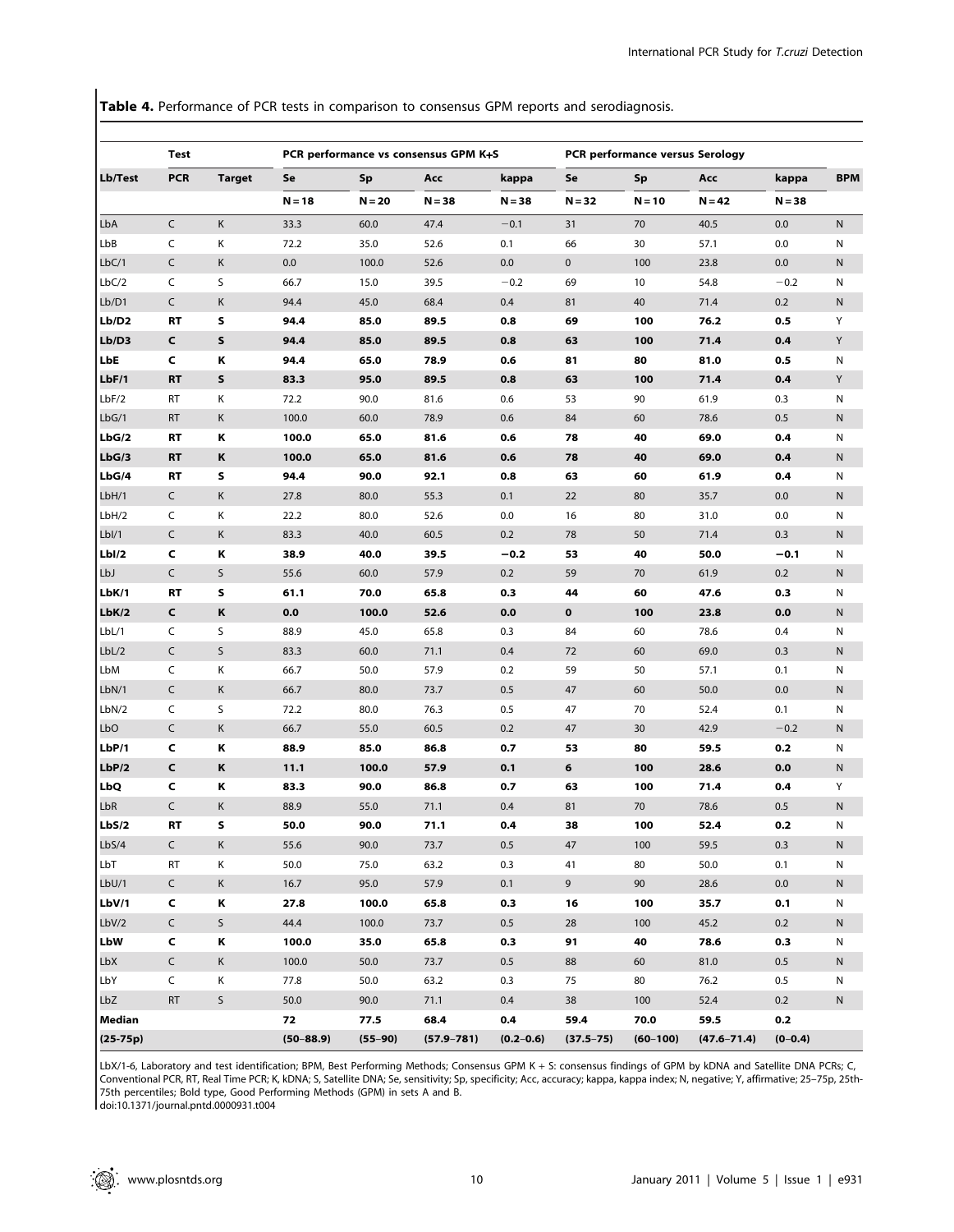Table 5. Intra-laboratory evaluation of best performing methods in human samples.

|                      | ID | N° Positive PCR/N° tested samples |                  |       |       |              |      |
|----------------------|----|-----------------------------------|------------------|-------|-------|--------------|------|
|                      |    | LbD <sub>2</sub>                  | LbD <sub>3</sub> | LbF1  | LbQ   | % pos        | Cons |
| Seropositive samples | 4  | 2/4                               | 3/4              | 2/4   | 2/4   | 75           | pos  |
|                      | 6  | 4/4                               | 4/4              | 4/4   | 4/4   | 100          | pos  |
|                      | 11 | 4/4                               | 3/4              | 4/4   | 3/4   | 90,6         | pos  |
|                      | 15 | 2/4                               | 3/4              | 3/4   | 3/4   | 59,4         | pos  |
|                      | 32 | 0/4                               | 0/4              | 0/4   | 0/4   | $\mathbf 0$  | neg  |
| Seronegative samples | 33 | 0/4                               | 0/4              | 0/4   | 0/4   | $\mathbf{0}$ | neg  |
|                      | 35 | 0/4                               | 0/4              | 0/4   | 0/4   | $\mathbf 0$  | neg  |
|                      | 38 | 0/4                               | 0/4              | 0/4   | 0/4   | $\mathbf{0}$ | neg  |
| l Concordance        |    | 28/32                             | 29/32            | 29/32 | 28/32 |              |      |

ID, sample identification number; LbX/1-6, Laboratory and test identification; % pos, Percentage of Positivity; Cons, Consensus PCR Result; pos, positive; neg, negative. doi:10.1371/journal.pntd.0000931.t005



Figure 2. Examples of the outputs of the four best performing PCR methods. A. LbD2 ; B.LbD3, C. LbF1 and D. LbQ. The methods are described in Materials and Methods and Table 1. 6, 15: seropositive samples; 35; seronegative sample (Table 3). PC: Positive control: 10 fg/ul of T.cruzi VI. NC. Negative Control: Master Mixes devoid of DNA. doi:10.1371/journal.pntd.0000931.g002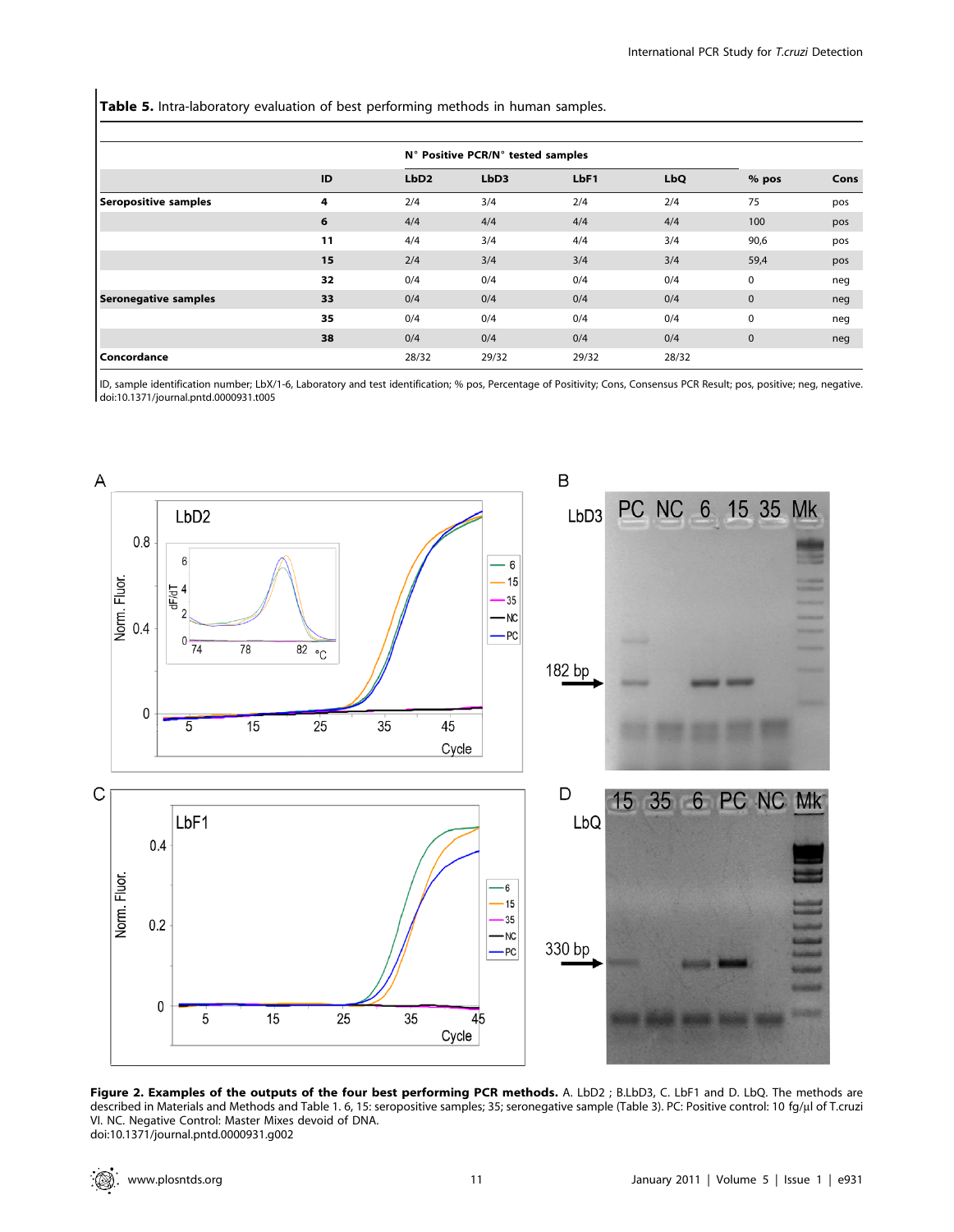Table 6. Intra-Laboratory Evaluation of the four Best Performing Methods in samples from Table 5.

| Lb/Test          |          | PCR vs Consensus PCR of Table 5 |          |          | <b>PCR vs Serology</b> |          |          |          |  |  |  |  |
|------------------|----------|---------------------------------|----------|----------|------------------------|----------|----------|----------|--|--|--|--|
|                  | Se       | Sp                              | Acc      | kappa    | Se                     | Sp       | Acc      | kappa    |  |  |  |  |
|                  | $N = 20$ | $N = 12$                        | $N = 32$ | $N = 32$ | $N = 20$               | $N = 12$ | $N = 32$ | $N = 32$ |  |  |  |  |
| LbD <sub>2</sub> | 75       | 100                             | 87,5     | 0.8      | 60                     | 100      | 75       | 0.5      |  |  |  |  |
| LbD <sub>3</sub> | 81,25    | 100                             | 90,6     | 0.8      | 65                     | 100      | 78       | 0.6      |  |  |  |  |
| LbF1             | 81,25    | 100                             | 90,6     | 0.8      | 65                     | 100      | 78       | 0.6      |  |  |  |  |
| LbQ              | 75       | 100                             | 87,5     | 0.8      | 60                     | 100      | 75       | 0.5      |  |  |  |  |

LbX/1-6, Laboratory and test identification; Se, sensitivity; Sp, specificity; Acc, accuracy; kappa, kappa index.

doi:10.1371/journal.pntd.0000931.t006

co-amplified simultaneously with the target sequence [50]. In a PCR without an IAC, a negative result can indicate that the reaction was inhibited, as a result of the presence of inhibitory substances in the sample matrix. The presence of PCR inhibition in Guanidine Hidrochloride-EDTA treated blood samples has been described [22]. The European Standardization Committee (CEN), in collaboration with International Standard Organization (ISO) has proposed a general guideline for PCR testing that requires the presence of IAC in the reaction mixture [51]. Therefore, only IAC-containing PCRs should undergo multicentre collaborative trials, which is a prerequisite for validation.

Some other tests shown as GPM in sets A+B had very low specificities (LbI2, LbW, LbG2, LbG3, Table 4). Amplicon carryover contamination is one of the most probable causes. PCR master mixes with dUTP and Uracil-DNA N-glycosylase (UNG) intended to abolish amplicon carry-over contamination were used in some tests (LbF, LbG, LbL, LbS, Table 1). Nevertheless, some of them did not show good specificity in set C (LbG2, LbG3, LbG4, LbL1, LbL2, Table 4), suggesting that problems during sample processing, such as sample to sample contamination could have arisen. The median values of the sensitivities obtained in testing the Set C samples with the 16 tests determined to be GPMs by testing the Set A and Set B samples varied considerably depending on the clinical characteristics of the persons from whom the Set C samples were drawn. Indeed, sensitivity was 100% (25-  $75p = 100-100$ ) for immunosuppressed heart transplanted pts, 56.5% (25-75p = 39.1–66.3%) for asymptomatic and 57.1% (25- 75p = 14–75%) for symptomatic chronic Chagas disease patients. These data point to the limitations of PCR strategies for diagnosis of patients at the chronic phase of disease. In addition, some of these samples had been stored at  $4^{\circ}$ C for at least two years before this PCR study; thus higher PCR positivity might be obtained in prospective clinical studies but it is unlikely that the current PCR methods will have a sensitivity comparable to serological assays for diagnosis of chronic Chagas disease.

The four BPM methods were transferred to the Coordinating laboratory, where they were evaluated in a subset of clinical samples, each one tested in four independent assays, obtaining good concordance and confirming the performance reported by the participating laboratories in the previous international study (Tables 5 and 6). Further work is still needed to validate them

# References

- 1. Chagas C (1909) Nova trypanossomiase humana. Estudos sobre a morfologia e o ciclo evolutivo do Schizotripanum cruzi n. gen., n. sp., agente etiológico de nova entidade mórbida do homem. Mem Inst Oswaldo Cruz 1: 159-218.
- 2. WHO (2007) Reporte del grupo de trabajo científico sobre la enfermedad de Chagas. TDR/GTC/06 World Health Organization. 96 p.

through prospective studies in different settings. In this regard, this collaborative evaluation constitutes a starting point towards technical improvement and development of an international standard operating procedure (SOP) for T.cruzi PCR. In this context, the BPMs could be recommended for alternative diagnostic support, such as in the following settings: a) posttreatment follow-up of patients to look for failure of therapy to achieve parasitologic response [12,14–16,20,22]; b) diagnosis of congenital Chagas disease in newborns in whom the presence of maternal anti- $T$ . cruzi antibodies make serological studies useless [11,15,48]; c) early diagnosis of reactivation after organ transplantation of T.cruzi infected recipients under immunosuppressive therapy [18,41], d) differential diagnosis of Chagas reactivation in patients with AIDS [39], and e) suspicion of oral transmission [52]. Moreover it can be useful for post-treatment follow-up of experimental animals to look for failure of therapy to achieve parasitologic cure [53]; in diagnosis in naturally infected triatomines or triatomines used for xenodiagnosis, since it has been shown that PCR tests are much more sensitive than microscopic examination of intestinal contents [37,54]; and diagnosis of T. cruzi infection in mammalian reservoirs for which serologic tools have not been developed [38].

# Acknowledgments

We thank the collaboration of Sonia O. Lafon, linked to logistic work and delivery of sample panels to the participating laboratories.

This article is dedicated to the memory of Dr Mariano J. Levin, head of LabMECh, INGEBI-CONICET, died on February 28<sup>th</sup>, 2010, who dedicated his life to scientific research in Chagas disease and supported with great commitment and passion this collaborative work.

# Author Contributions

Conceived and designed the experiments: AGS MB LO MS TD FG SSE CB AL JL. Performed the experiments: MB TD AMMJ CC FA VV YQ SD GH IZ RHL EV TT ZSL LG DN MMR JEL JDR PZ MF MIJ GC CB. Analyzed the data: AGS MB LO MS TD AMMJ CC YQ SD GH IZ RHL EV TT ZSL LG DN MMR JEL JDR MF MIJ GC NA AMDC CIG KAV PY FT CR PD OTC CA GR PB AA FG AD CB AL. Contributed reagents/materials/analysis tools: AGS GH RHL AA AD AL JL. Wrote the paper: AGS MB LO MS TD SD CA PB CB AL. Organized and coordinated the multicentric study: AGS.

<sup>3.</sup> Coura JR, Dias JC (2009) Epidemiology, control and surveillance of Chagas disease: 100 years after its discovery. Mem Inst Oswaldo Cruz 104 Suppl 1: 31–40.

<sup>4.</sup> Brener Z (1962) Therapeutic activity and criterion of cure on mice experimentally infected with Trypanosoma cruzi. Rev Inst Med Trop Sao Paulo 4: 389–396.